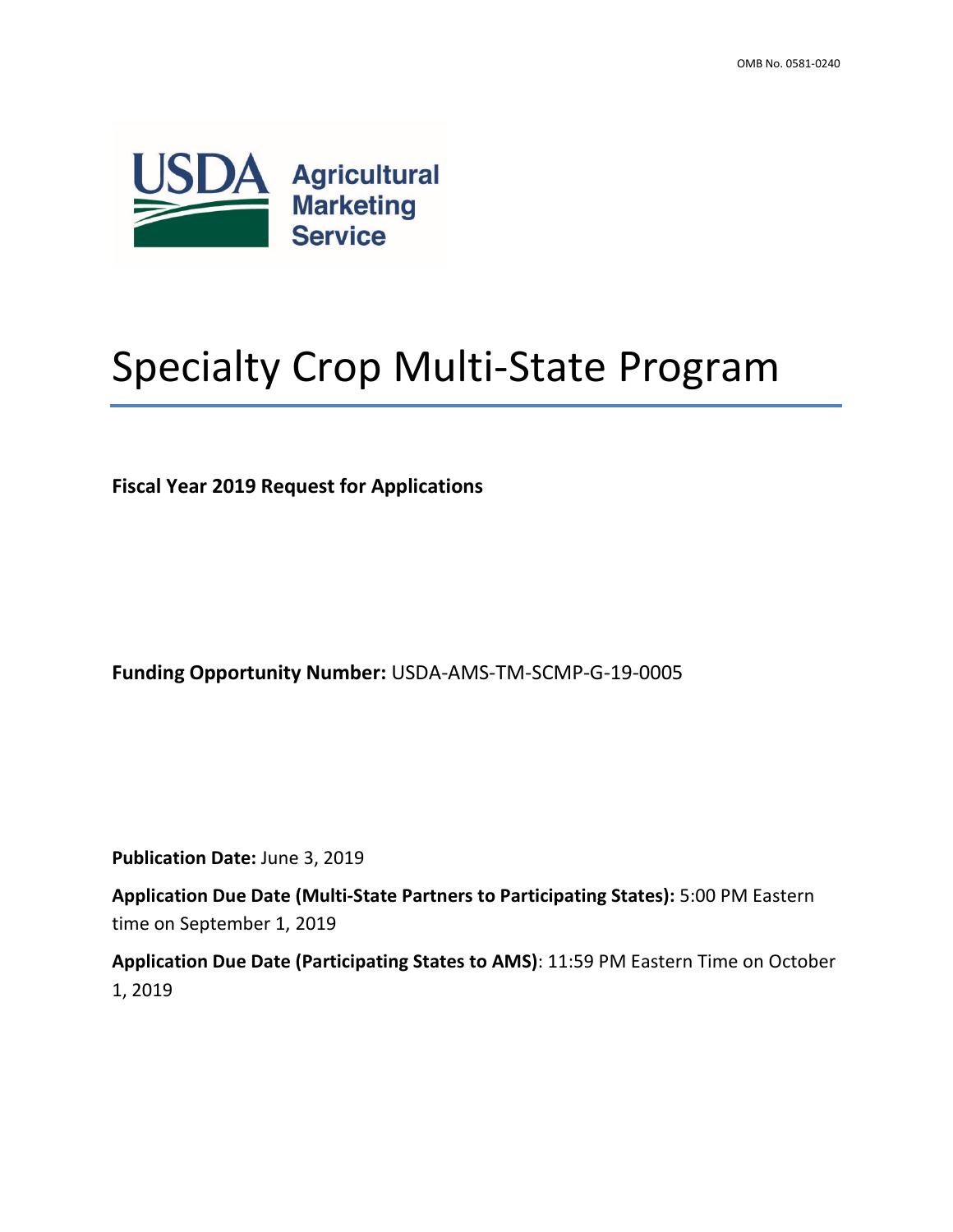#### **Program Solicitation Information**

**Funding Opportunity Title**: Specialty Crop Multi-State Program

**Funding Opportunity Number**: USDA-AMS-TM-SCMP-G-19-0005

**Announcement Type:** Initial

#### **Catalog of Federal Domestic Assistance (CFDA) Number**[: 10.170](https://beta.sam.gov/fal/d122b75dfa694a43ad6ece34d5eb8ad3/view?keywords=10.170&sort=-relevance&index=cfda&is_active=true&page=1)

**Dates:** Applications from multi-state partners must be submitted to Participating States by 5:00 PM Eastern time September 1, 2019. Applications received after this deadline will not be considered for funding.

Applications from Participating States must be received by AMS no later than 11:59 PM Eastern time October 1, 2019 through [www.Grants.gov.](http://www.grants.gov/) Applications received after this deadline will not be accepted.

**Executive Summary:** The U.S. Department of Agriculture (USDA), Agricultural Marketing Service (AMS), requests applications for the fiscal year (FY) 2019 Specialty Crop Multi-State Program (SCMP). AMS will competitively award funds to enhance the competitiveness of specialty crops through collaborative, multi-state projects that address the following regional or national level specialty crop issues: food safety; plant pests and disease; research; crop-specific projects addressing common issues; and marketing and promotion.

Approximately \$10 million is available to fund applications under this solicitation. These funds are from FY 2018 and FY 2019. In the FY 2017 application cycle, AMS received 57 applications and was able to fund 11 (19%) of the applications. To be competitive, applications must meet all program requirements and be of high quality.

This announcement provides information about the eligibility criteria for applicants and projects and the application forms and associated instructions needed to apply for an award.

**Stakeholder Input:** AMS seeks your comments about this RFA. We will consider the comments when we develop the next RFA for the program. Submit written stakeholder comments by the deadline set forth in the DATES portion of this Notice via e-mail to: [amsgrants@ams.usda.gov.](mailto:amsgrants@ams.usda.gov) (This e-mail address is intended only for receiving comments regarding this RFA and not requesting information or forms.) In your comments, please state that you are commenting on the **Specialty Crop Multi-State Program RFA**.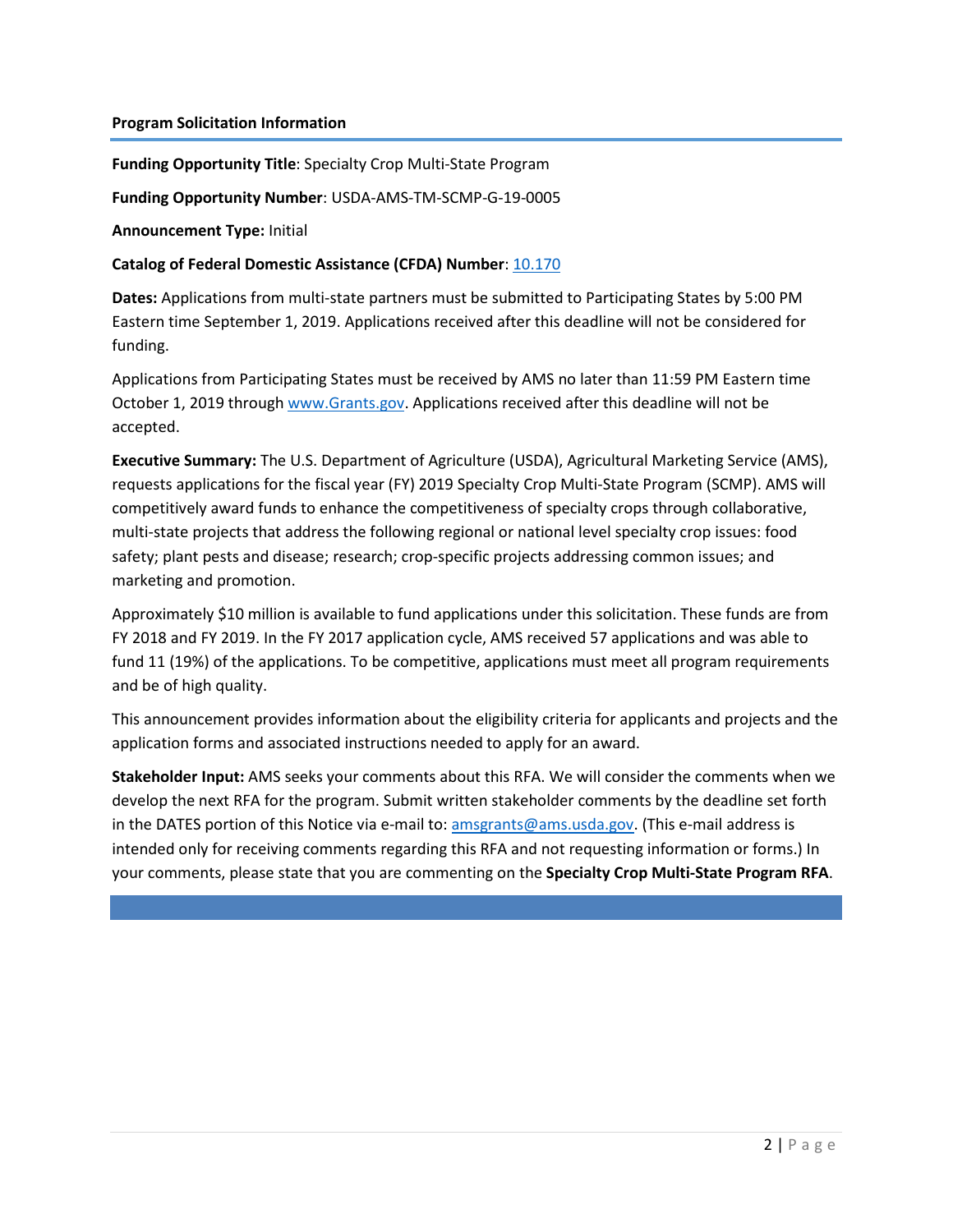## **Highlights and Changes**

Below are highlights of major changes to the program since the previous funding announcement.

- The RFA has been updated to align with the program changes in section 10107 of the Agriculture Improvement Act of 2018, Public Law 115-343.
- Entities that are interested in participating in SCMP but reside in a nonparticipating state are now allowed to apply directly to AMS.
- The structure of this RFA has been revised to streamline content and remove redundancies.
- The list of Participating States will likely change upon publication of this RFA. See **SCMP** website for the 2019 list (to be published within 30 days of RFA publication).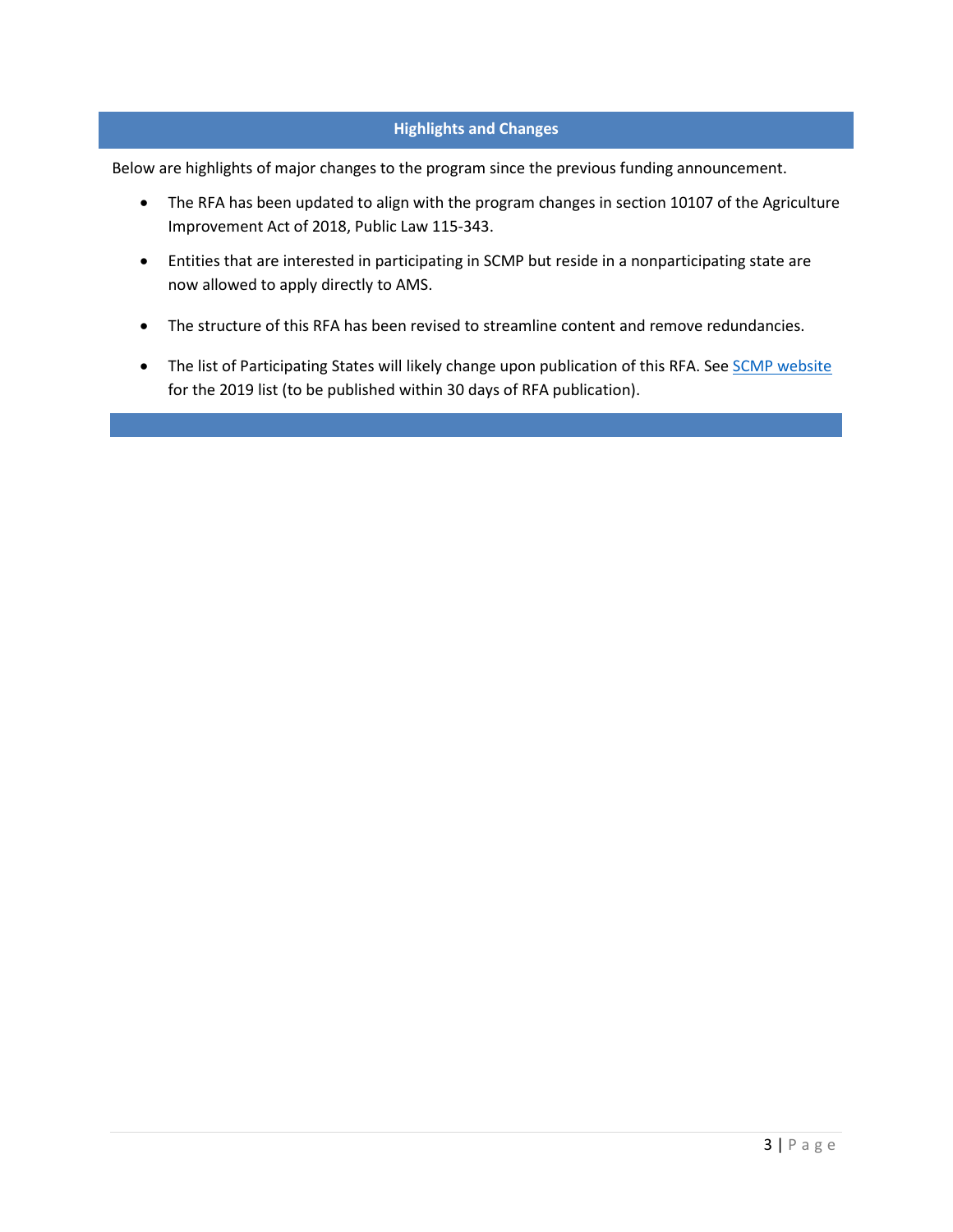## **Application Checklist**

The application checklist below provides the required and conditionally required documents for an application package. Please read the entire RFA prior to submitting application to ensure that program requirements are met.

This RFA requires that **all application packages** include the following:

- □ SF-424 Application for Federal Assistance (in Grants.gov)
- □ SF-424B Assurances Non-Construction Program (in Grants.gov)

The following required application components must be combined into one PDF in the order listed below.

- **Project Narrative**
- □ Fiscal Plan and Resources
- A Letter of Commitment from Each Partner or Collaborator
- □ Personnel Qualifications

When applicable, application packages may be required to include the following documents:

- $\Box$  AD-3030 Representations Regarding Felony Conviction and Tax Delinquent Status for Corporate Applicants (in Grants.gov)
- □ AD-3031 Assurance Regarding Felony Conviction or Tax Delinquent Status for Corporate Applicants (in Grants.gov)
- Negotiated Indirect Cost Rate Agreement (NICRA) (PDF Attachment)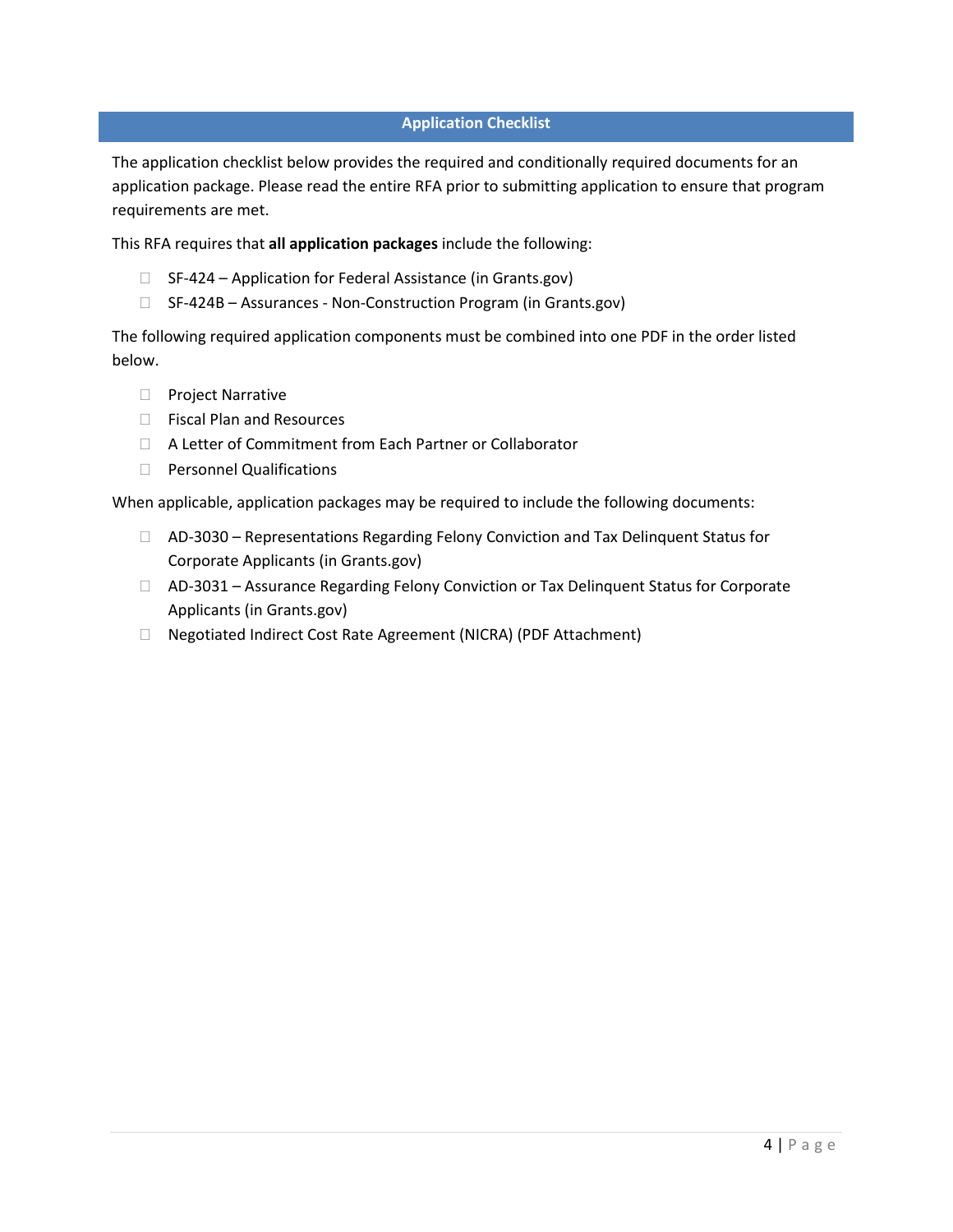# **TABLE OF CONTENTS**

| 1.0        |                                                                                |  |
|------------|--------------------------------------------------------------------------------|--|
| 1.1        |                                                                                |  |
| 1.2        |                                                                                |  |
| 1.3        |                                                                                |  |
| 2.0        |                                                                                |  |
| 2.1        |                                                                                |  |
| 2.2        |                                                                                |  |
| 2.3        |                                                                                |  |
| 2.4        |                                                                                |  |
| 2.5        |                                                                                |  |
| 3.0        |                                                                                |  |
| 3.1        |                                                                                |  |
| 3.2        |                                                                                |  |
| 3.3        |                                                                                |  |
| 4.0        |                                                                                |  |
| 4.1        |                                                                                |  |
| 4.2        |                                                                                |  |
| 4.3        |                                                                                |  |
| 4.4        |                                                                                |  |
| 4.5        |                                                                                |  |
| 4.6        | Grants.gov Application Submission and Receipt Procedures and Requirements . 16 |  |
|            |                                                                                |  |
| 5.0        |                                                                                |  |
| 5.1        |                                                                                |  |
| 5.2        |                                                                                |  |
| 6.0        |                                                                                |  |
| 6.1        |                                                                                |  |
| 6.2        |                                                                                |  |
| 6.3        |                                                                                |  |
| 6.4        |                                                                                |  |
| 7.0        |                                                                                |  |
| 7.1        |                                                                                |  |
| 7.2        |                                                                                |  |
| 7.3        |                                                                                |  |
| 8.0        |                                                                                |  |
|            |                                                                                |  |
| 8.1<br>8.2 |                                                                                |  |
| 8.3        |                                                                                |  |
|            | Prohibition on Using Funds Under Grants and Cooperative Agreements with        |  |
| 8.4        | Entities that Require Certain Internal Confidentiality Agreements 23           |  |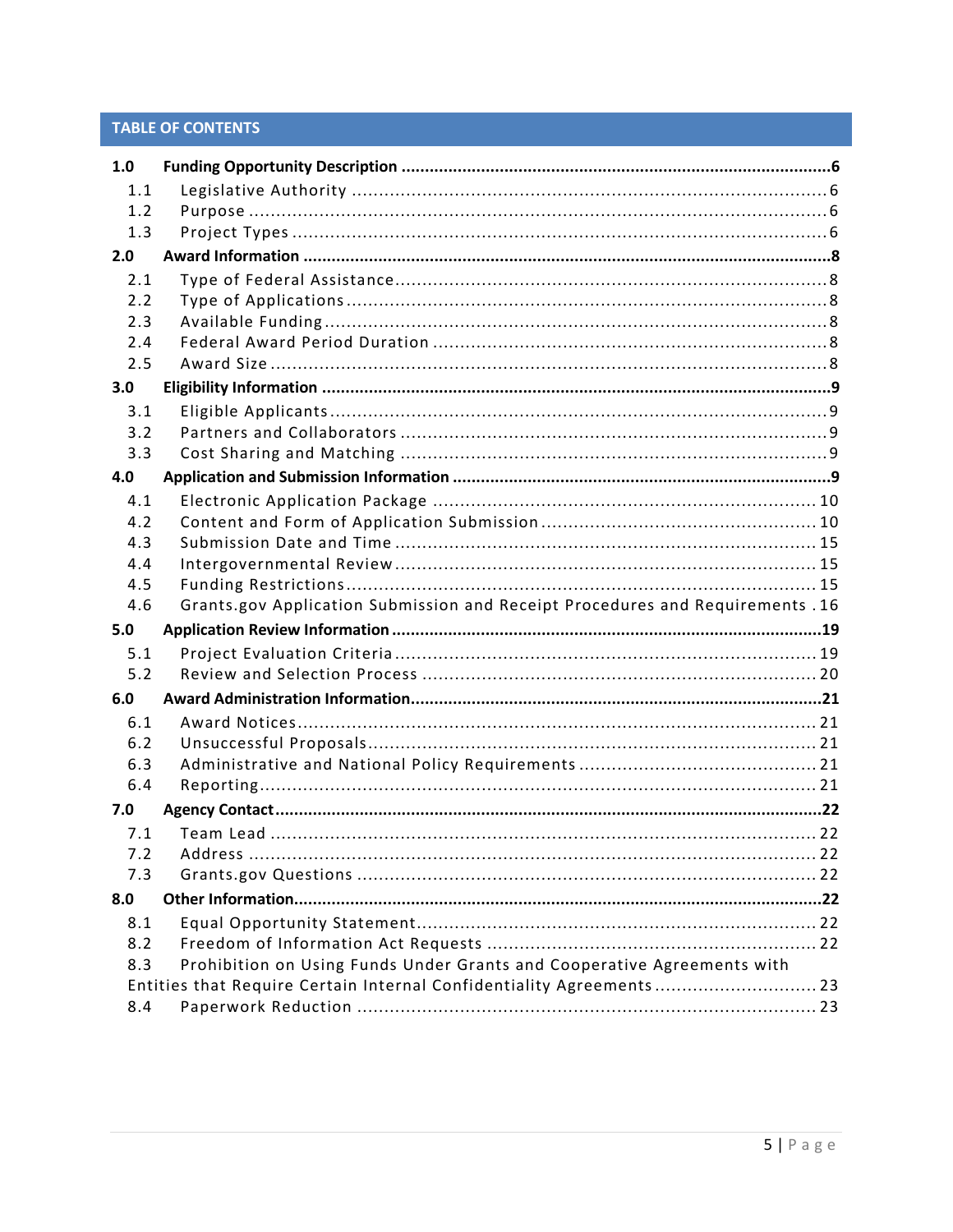## <span id="page-5-0"></span>**1.0 FUNDING OPPORTUNITY DESCRIPTION**

## <span id="page-5-1"></span>1.1 LEGISLATIVE AUTHORITY

Legislative authority is provided in section 101 of the Specialty Crops Competitiveness Act of 2004 [\(7](http://uscode.house.gov/view.xhtml?req=(title:7%20section:1621%20edition:prelim)%20OR%20(granuleid:USC-prelim-title7-section1621)&f=treesort&edition=prelim&num=0&jumpTo=true)  [U.S.C. 1621 note\)](http://uscode.house.gov/view.xhtml?req=(title:7%20section:1621%20edition:prelim)%20OR%20(granuleid:USC-prelim-title7-section1621)&f=treesort&edition=prelim&num=0&jumpTo=true) as amended by section 10107 of the Agriculture Improvement Act of 2018 (Public Law 115-343).

#### <span id="page-5-2"></span>1.2 PURPOSE

SCMP competitively awards funds to enhance the competitiveness of specialty crops through funding collaborative, multi-state projects that address the following regional or national level specialty crop issues:

- Food safety
- Plant pests and disease
- Research
- Crop-specific projects addressing common issues
- Marketing and promotion

<span id="page-5-4"></span>Project(s) must enhance the competitiveness of U.S. or U.S. territory-grown specialty crops in either domestic or foreign markets.

### 1.2.1 DEFINIATION OF SPECIALTY CROPS

Specialty crops are fruits and vegetables, dried fruits, tree nuts, horticulture, and nursery crops (including floriculture). See th[e SCBGP website](http://www.ams.usda.gov/services/grants/scbgp/specialty-crop) for a definition of specialty crops and processed products, including a list of eligible specialty crops and ineligible commodities.

## <span id="page-5-3"></span>1.3 PROJECT TYPES

Multi-state partners must develop projects that bring together teams for solutions to practical problems that cross State boundaries and address the needs of specialty crop growers in the areas of food safety, plant pests and disease, research, crop-specific projects addressing common issues, and marketing and promotion.

Projects should lead to measurable benefits for specialty crop growers, encourage partnerships among specialty crop organizations, and reduce duplication of effort among participating organizations. A SCMP project:

- (1) Addresses one or more regional or national (multiple-State) issues described below;
- (2) Defines the geographic target area of impact of the project such as the specific States or foreign markets;
- (3) Defines the specific specialty crops that are the focus of the project; and
- (4) Involves at least two partners located in different States.

1.3.1 FOOD SAFETY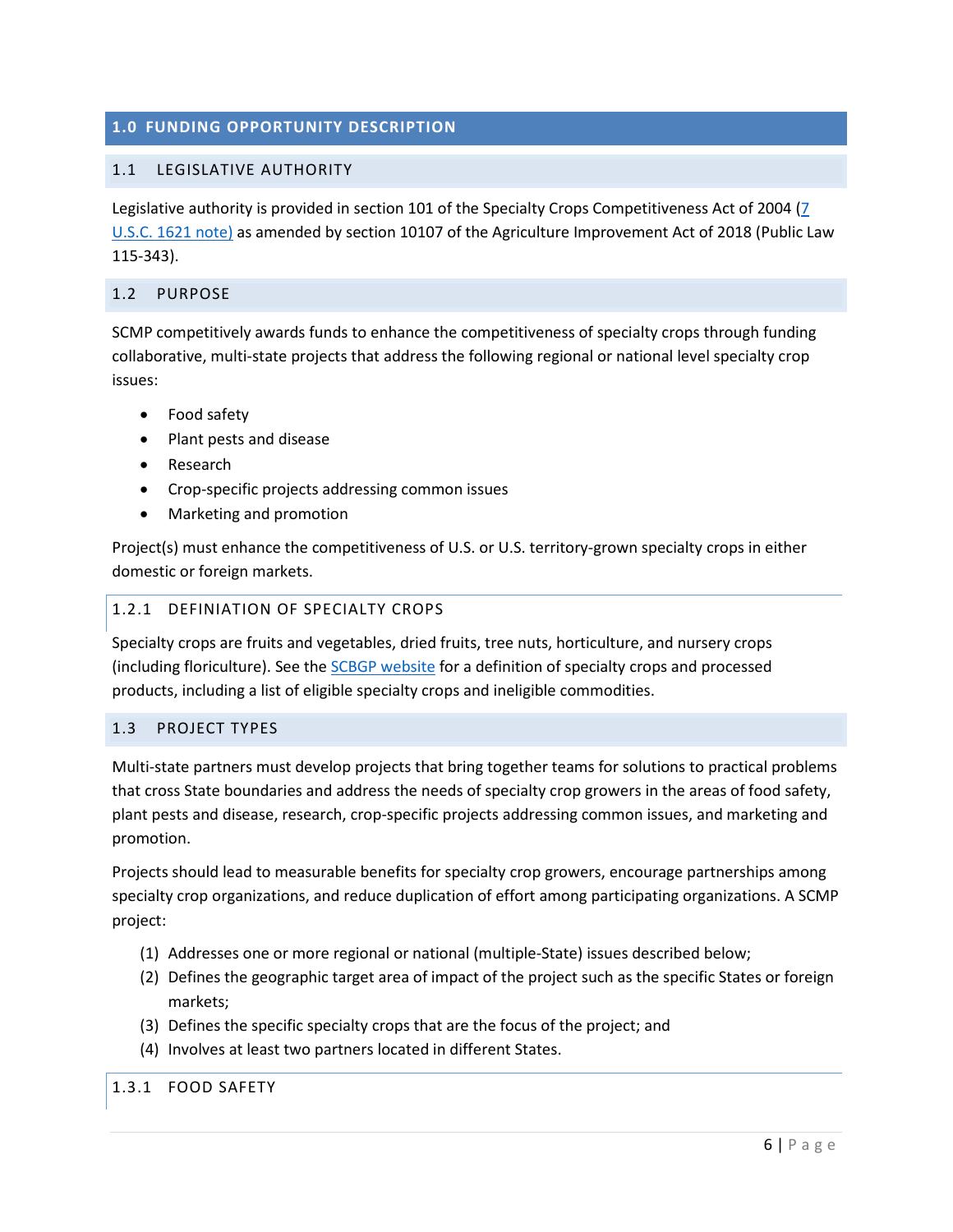Projects that address the handling, preparation, and storage of specialty crops in ways that reduce foodborne threats may include, but are not limited to:

- Improving detection, monitoring, control, and response to potential food safety hazards in the production, processing, and handling of specialty crops;
- Conducting research focused on issues (such as die-off rates/survival rates of pathogens) related to (1) water quality; or (2) use of biological soil amendments of animal origin, on similar agroecological regions or localities; and/or
- Strengthening regional and national traceback systems; promoting an outbreak response system that shortens the time between outbreak detection, resolution, and recovery; and improving methods for communicating with consumers about traceback of foodborne illness outbreaks.

# 1.3.2 PLANT PESTS AND DISEASE

Projects that address threats from pests and diseases may include, but are not limited to:

- Developing safe, effective, and economical pest and disease management solutions for growers of specialty crops;
- Developing monitoring systems to enhance capabilities to predict pest and disease incidence, estimate damage, and identify valid action thresholds;
- Developing treatments for quarantine pests and diseases to maintain or open healthy markets with U.S. trading partners; and/or
- Developing diagnostic tools, particularly new ones, for plant pests and diseases and for detection of pesticide resistance in pest populations, including weeds.

## 1.3.3 RESEARCH

Research projects are systematic studies directed toward fuller scientific knowledge or understanding of the subject studied ( $2$  CFR  $\S$  200.87). Projects may include, but are not limited to:

- Conducting research in plant breeding, genetics, and genomics to improve crop characteristics;
- Improving production, processing, storage, and distribution efficiencies for conventionally or organically grown specialty crops;
- Reducing environmental impacts; and/or
- Conducting research to determine consumer preferences, including studies of willingness to pay, sensory evaluations, focus groups, and other evaluative research methods that will then be disseminated to specialty crop growers in multiple States.

### 1.3.4 CROP-SPECIFIC PROJECTS ADDRESSING COMMON ISSUES

Crop-specific projects involve collaborative efforts to address issues that affect a specific specialty crop. An acceptable project would involve a specific specialty crop that is grown commercially in several distinct and widely dispersed geographic areas or regions of the country.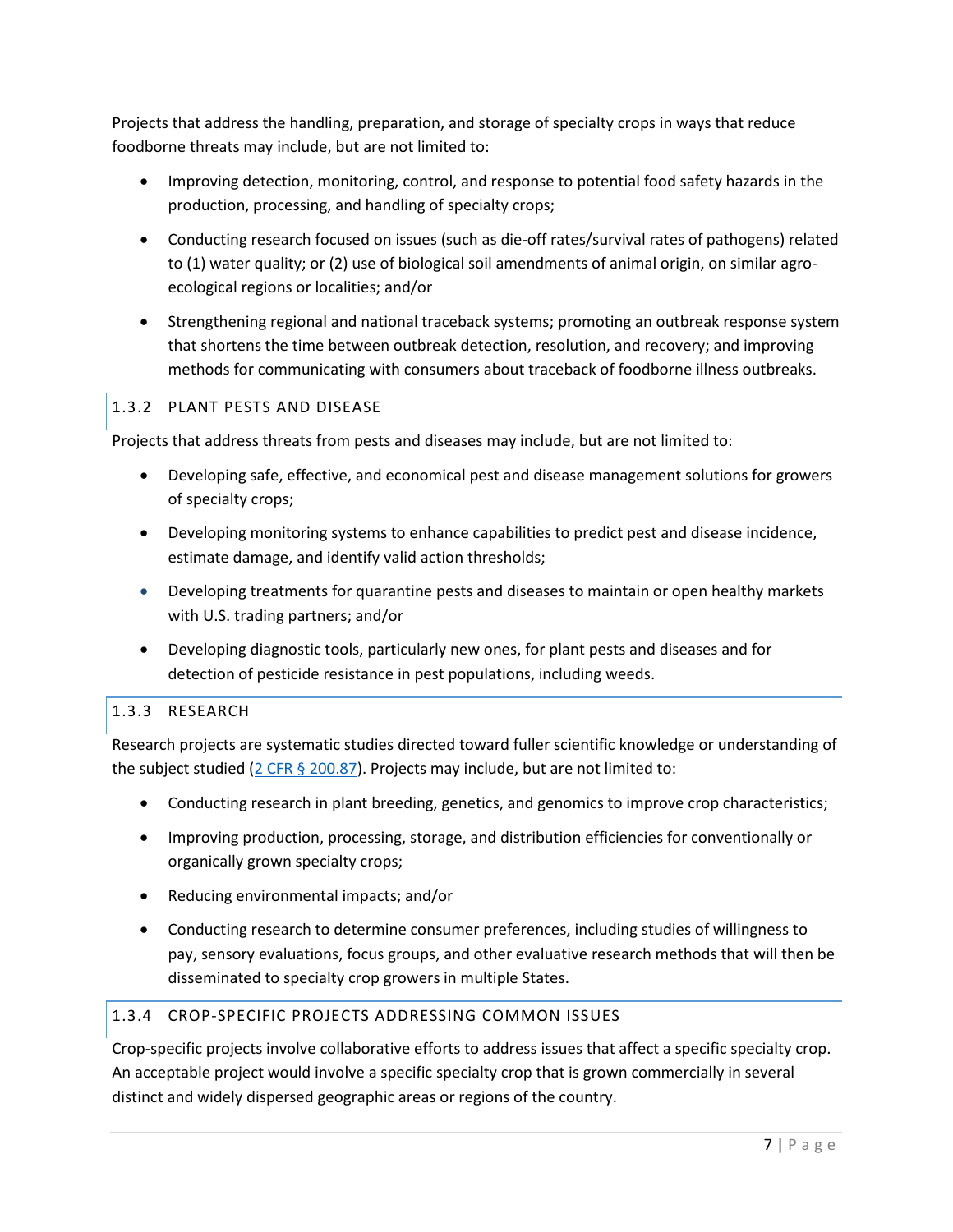# 1.3.5 MARKETING AND PROMOTION

Marketing and promotion projects focus on efforts to sell, advertise, promote, market, generate publicity, attract new customers, or raise customer awareness for specialty crops or a specialty crop venue.

## 1.3.6 PROJECTS AND ACTIVITIES NOT ELIGIBLE FOR FUNDING

Projects are not eligible for funding if the proposed activities:

- Duplicate the content of food safety training curricula or any resources or materials already developed;
- Provide direct financial assistance to producers; or processors to offset the cost of, or to cost share for, funding audits of production, handling, or management systems; or
- Benefit a particular commercial product or provide a profit to a single organization, institution, or individual. Funds cannot be used to compete unfairly with private companies that provide equivalent products or services.

## <span id="page-7-0"></span>**2.0 AWARD INFORMATION**

## <span id="page-7-1"></span>2.1 TYPE OF FEDERAL ASSISTANCE

AMS will use a Grant Agreement to provide a Federal award to successful applicants.

### <span id="page-7-2"></span>2.2 TYPE OF APPLICATIONS

**New application** All new applications will be reviewed competitively using the evaluation criteria and selection process described in section *[5.0 Application Review Information](#page-18-0)*.

### <span id="page-7-3"></span>2.3 AVAILABLE FUNDING

Approximately \$10 million from FY 2018 and FY 2019 will be available to fund applications under this RFA. Any funds not awarded under this RFA will be applied to the RFA for the next competitive award cycle.

Enactment of a continuing resolution or an appropriations act may affect the availability or level of funding for this program. There is no commitment by USDA to fund any particular application or to make a specific number of awards.

### <span id="page-7-4"></span>2.4 FEDERAL AWARD PERIOD DURATION

Projects must be completed within 3 years. It is acceptable to complete a project before the scheduled ending date. The start date selected for a proposal should be no earlier than a date in calendar year 2019. The ending date will be three years from that date.

#### <span id="page-7-5"></span>2.5 AWARD SIZE

**Minimum** award amount is \$250,000.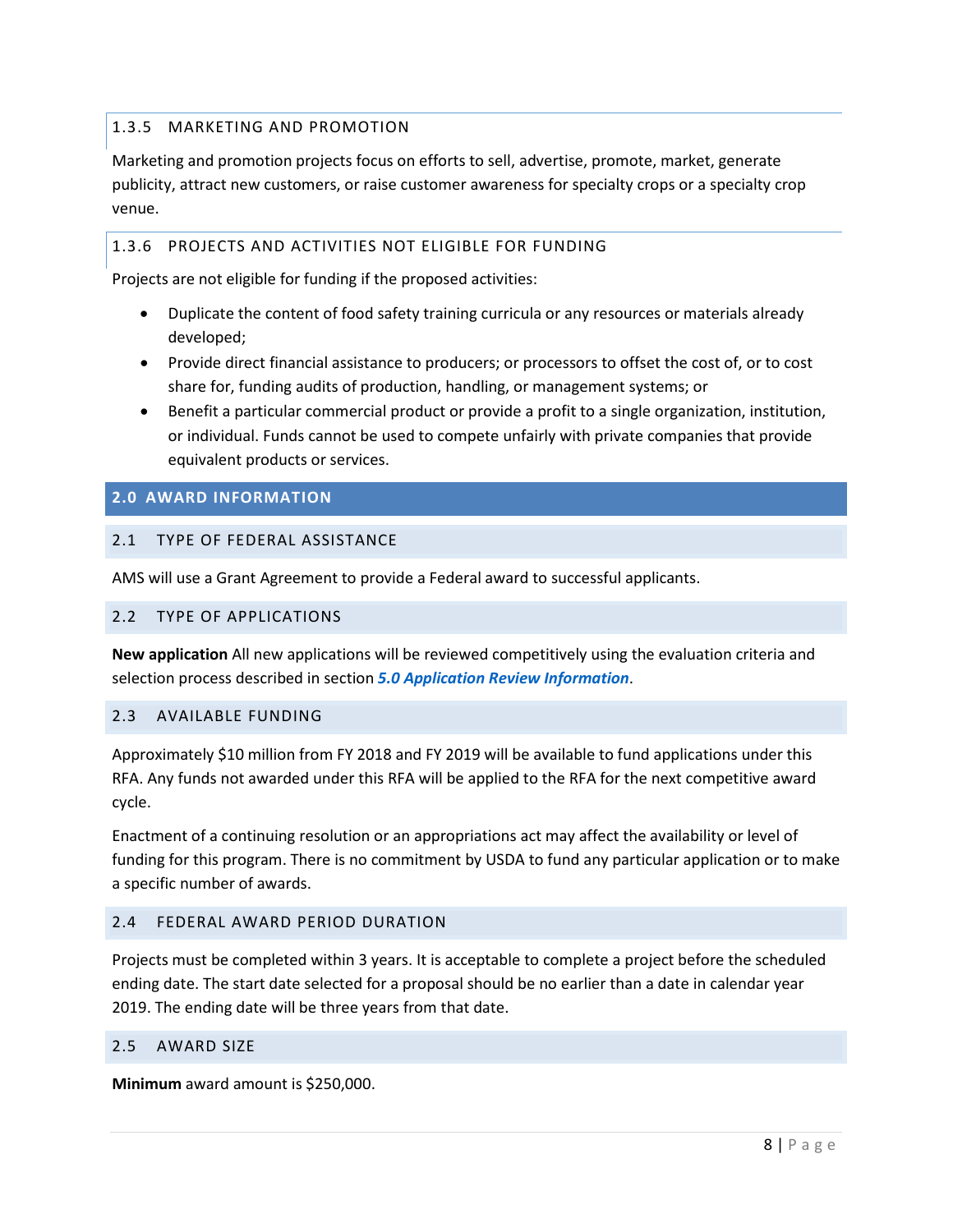### **Maximum** award amount is \$1,000,000.

## <span id="page-8-0"></span>**3.0 ELIGIBILITY INFORMATION**

## <span id="page-8-1"></span>3.1 ELIGIBLE APPLICANTS

All applicants must be domestic entities owned, operated, and located within the 50 States, the District of Columbia, the Commonwealth of Puerto Rico, Guam, American Samoa, the United States Virgin Islands, or the Commonwealth of the Northern Mariana Islands. Eligible applicants include:

| <b>Entity Type</b>                                   | <b>Description</b>                                                                                                                                                                    |
|------------------------------------------------------|---------------------------------------------------------------------------------------------------------------------------------------------------------------------------------------|
| <b>Participating States</b>                          | State departments of agriculture that elect to submit proposals to<br>AMS on behalf of interested entities as well as oversee the<br>administration of awarded agreements.            |
| <b>Nonparticipating States</b>                       | State departments of agriculture that do not elect to submit<br>proposals to the AMS on behalf of interested entities as well as<br>oversee the administration of awarded agreements. |
| <b>Entities in Nonparticipating</b><br><b>States</b> | Local governments, Indian tribes, institutions of higher education,<br>or nonprofit organizations residing in Nonparticipating States.                                                |

<span id="page-8-2"></span>*Non-State Entities* (i.e., local governments, Indian tribes, institutions of higher education, or nonprofit organizations) residing in Participating States are ineligible to apply directly to AMS. These entities must work with their local Participating State to apply on their behalf.

### 3.2 PARTNERS AND COLLABORATORS

The applicant may subcontract or subaward with partners and collaborators. Only the applicant must meet the eligibility requirements. Project partners and collaborators do not need to meet the eligibility requirements.

- A *partnership* is a relationship involving close cooperation between parties having specified and joint rights and responsibilities in the management of the project.
- A *collaborator* is a person or an organization unaffiliated with the applicant that cooperates with the applicant in the conduct of the project and is not immediately connected to the management of the project.

Partners and Collaborators may come from private or public, for-profit or nonprofit entities.

#### <span id="page-8-3"></span>3.3 COST SHARING AND MATCHING

SCMP does not require cost share or match.

## <span id="page-8-4"></span>**4.0 APPLICATION AND SUBMISSION INFORMATION**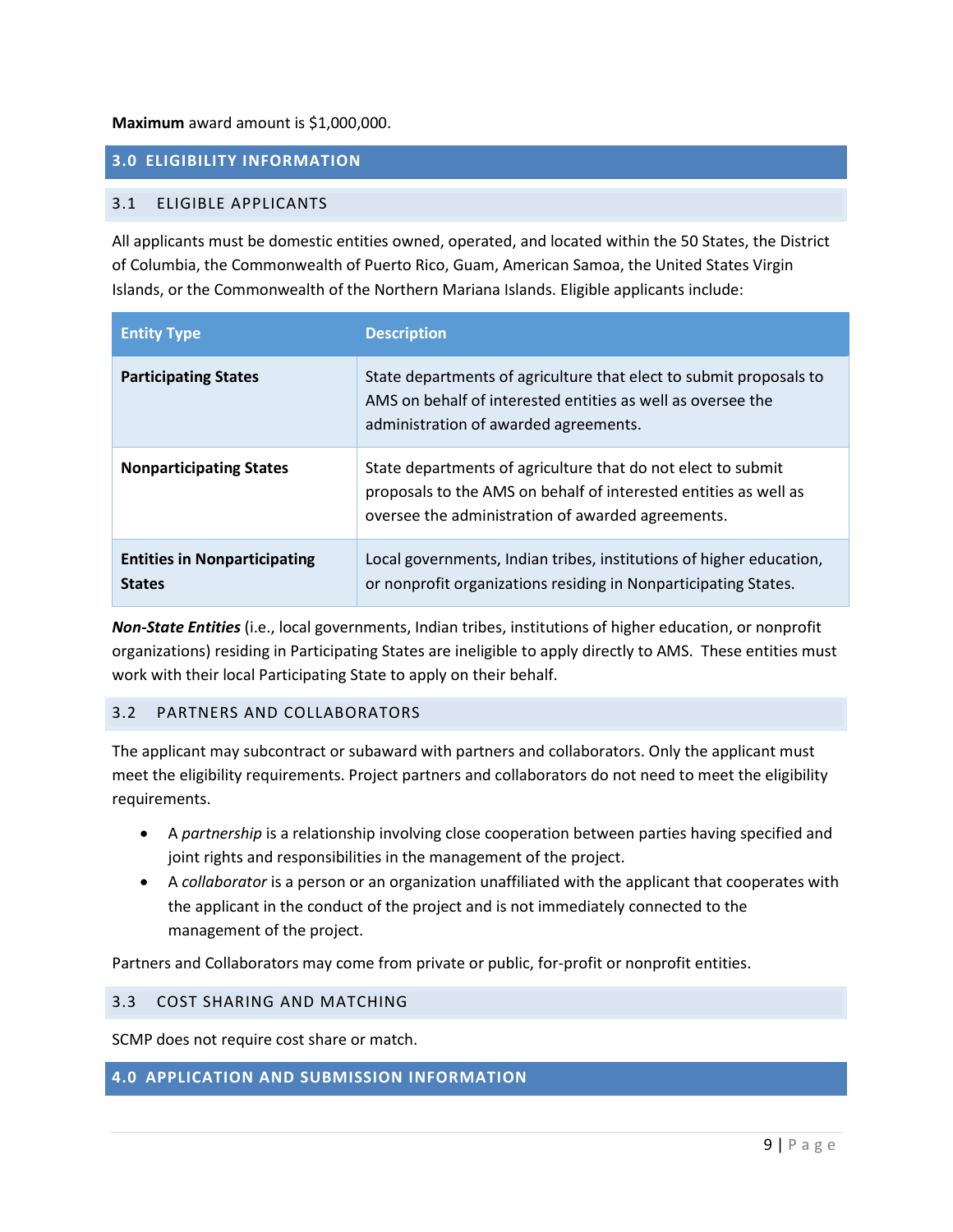## <span id="page-9-0"></span>4.1 ELECTRONIC APPLICATION PACKAGE

Only electronic applications may be submitted via **[Grants.gov](http://www.grants.gov/)** in response to this RFA. We urge applicants to submit early to the Grants.gov system. For an overview of the Grants.gov application process, see Grants.gov's [Apply for Grants](http://www.grants.gov/web/grants/applicants/apply-for-grants.html) webpage. This RFA contains the information needed to obtain and complete required application forms and AMS-specific attachments. More information about applying through Grants.gov can be found in section *[4.6](#page-15-0) [Grants.gov Application Submission and Receipt](#page-15-0)  [Procedures and Requirements](#page-15-0)*.

Applicants can find the opportunity under either CFDA number "10.170," or the SCMP Funding Opportunity Number "USDA-AMS-TM-SCMP-G-19-0005."

## 4.1.1 PARTICIPATING STATES AND ENTITIES WITHIN THEM

Entities in Participating States must submit their applications to their respective Participating State using that State's instructions.

Participating states will submit each application received from entities that meets the requirements outlined in this RFA as separate application packages through Grants.gov, including each applicable component listed in section *[4.2](#page-9-1)*.

## 4.1.2 NONPARTICIPATING STATES AND ENTITIES WITHIN THEM

Nonparticipating states and entities within them will submit their applications through Grants.gov, including each applicable component listed in section *[4.2](#page-9-1)*.

### <span id="page-9-1"></span>4.2 CONTENT AND FORM OF APPLICATION SUBMISSION

### 4.2.1 SF-424 APPLICATION FOR FEDERAL ASSISTANCE

**Required**. The SF-424 form is available via the opportunity at Grants.gov. Most information blocks on the required form are either self-explanatory or are adequately explained in the instructions. However, you must use the following supplemental instructions associated with specific blocks on form SF-424.

| <b>Block</b>                       | <b>Instruction</b>                                       |
|------------------------------------|----------------------------------------------------------|
| #1 Type of Submission              | Check Application.                                       |
| #2 Type of Application             | Check New.                                               |
| $#4$ and $#5$                      | Not applicable.                                          |
| # 8c Organizational Data Universal | Applicant DUNS# for the Organization submitting the      |
| Numbering System (DUNS)            | application. See D&B Request a DUNS Number.              |
| #8d Address                        | Enter the State department of agriculture street address |
|                                    | as it appears in SAM.gov. P.O. Boxes will not be         |
|                                    | accepted. Enter a 9-digit zip code.                      |
| #10 Name of Federal Agency         | AMS, USDA                                                |
| #11 Catalog of Federal Domestic    | Enter 10.170 - Specialty Crop Block Grant Program -      |
| Assistance Number                  | Farm Bill.                                               |
| #12 Funding Opportunity Number     | Enter USDA-AMS-TM-SCMP-G-19-0005.                        |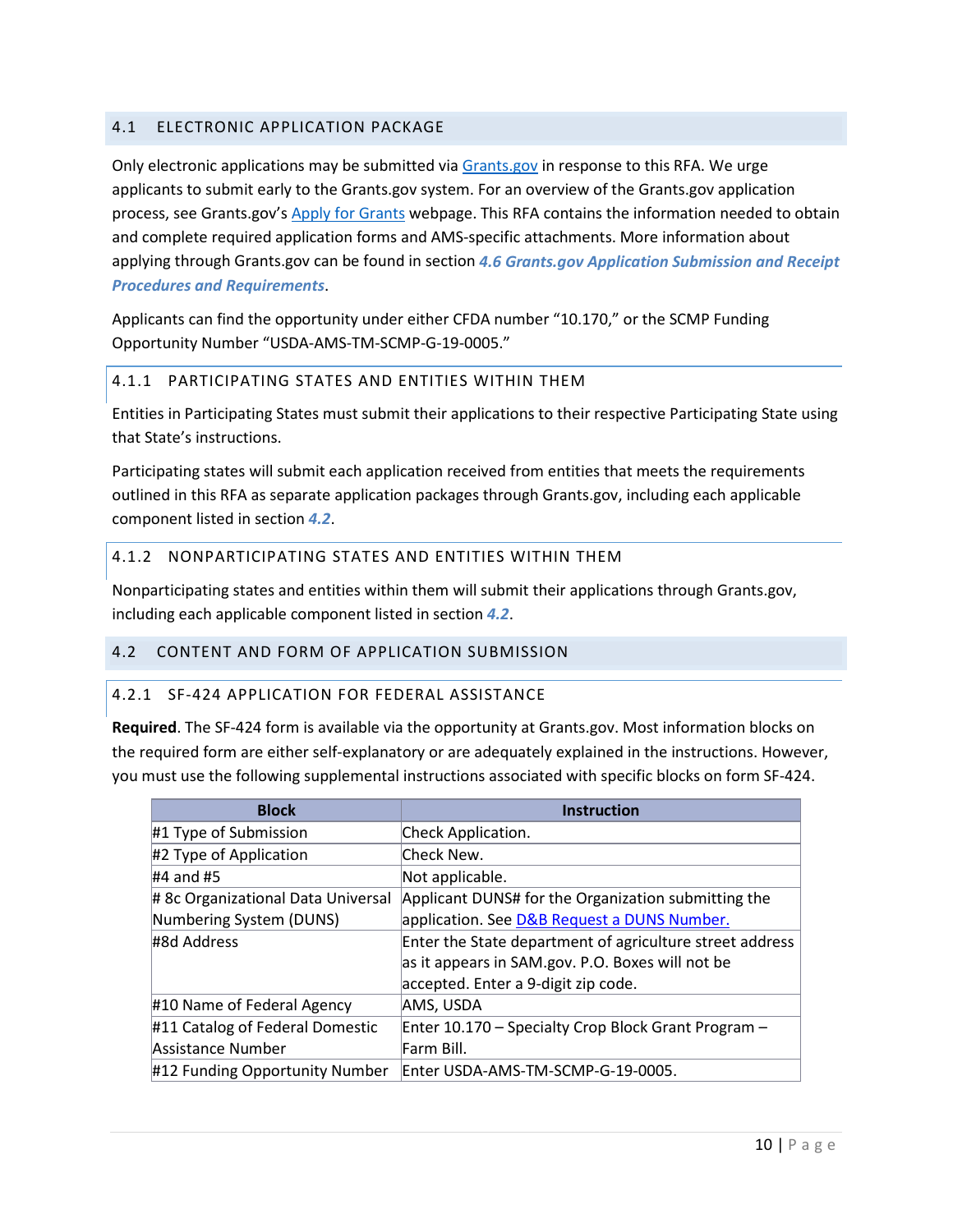| <b>Block</b>                                                         | <b>Instruction</b>                                                                                                                                                                           |
|----------------------------------------------------------------------|----------------------------------------------------------------------------------------------------------------------------------------------------------------------------------------------|
| #13Competition Identification<br>Number                              | Not applicable.                                                                                                                                                                              |
| #14 Areas Affected by Project                                        | Enter cities, counties, States affected by project.                                                                                                                                          |
| #15 Descriptive Title of Applicant's<br>Project                      | A detailed description of each project is not necessary.                                                                                                                                     |
| #16a Congressional Districts for<br>Applicant                        | Enter the Congressional district where your main office is<br>llocated.                                                                                                                      |
| #16b Congressional Districts for<br>Program/Project                  | Enter the Congressional district where your project will<br>be performed. Write "All" if the projects will be<br>performed in more than one location.                                        |
| #17 Proposed Project Start Date<br>and End Date                      | All agreements will be established for 3 years. The start<br>date selected should be no earlier than a date in<br>calendar year 2019. The ending date will be three years<br>from that date. |
| #18 Estimated Funding                                                | Federal = Total SCMP funds requested.                                                                                                                                                        |
| #19 Is Applicant Subject to Review<br>by State Under Executive Order | This initiative is subject to intergovernmental review.<br>Consult the official Single Point of Contact (SPOC) list to                                                                       |
| 12372 Process?                                                       | determine applicability in your State.                                                                                                                                                       |

# 4.2.2 SF-424B – ASSURANCES FOR NON-CONSTRUCTION PROGRAMS

**Required:** The SF-424B form is available via the opportunity a[t Grants.gov.](http://www.grants.gov/)

## 4.2.3 PROJECT NARRATIVE

**Required.** The Project Narrative must be submitted as a PDF, attached to the Grants.gov application package using the "Add Attachments" button under form SF-424 item #15. Handwritten applications or applications in MS Word will not be accepted. The Project Narrative must be typed, single-spaced, in an 11-point font, not to exceed fifteen (15) 8.5 x 11 pages.

# *(1) Executive Summary*

Include a summary of 250 words or less, suitable for dissemination to the public. This summary should include a concise outline of the project outcome(s) and a description of the general tasks to be completed during the project period to fulfill this goal.

# *(2) Alignment and Intent*

(i) Clearly state the purpose of the project and Project Type identified in section *[1.3 Project Types](#page-5-4)*. Describe the specific issue, problem, or need that the project will address in relation to the statutory language of the program  $(7 \text{ U.S.C. } \frac{61621 \text{ note}}{1}$ . Include data and/or estimates that describe the extent of the issue, problem, or need.

(ii) List the objectives of the project. The objectives must be related to addressing the issue(s), problem(s), or need(s) in relation to the statutory language of the program, as described in section (2)(i).

(iii) Provide a description of the benefits you intend to achieve as a result of the project, including the number of affected producers or processors.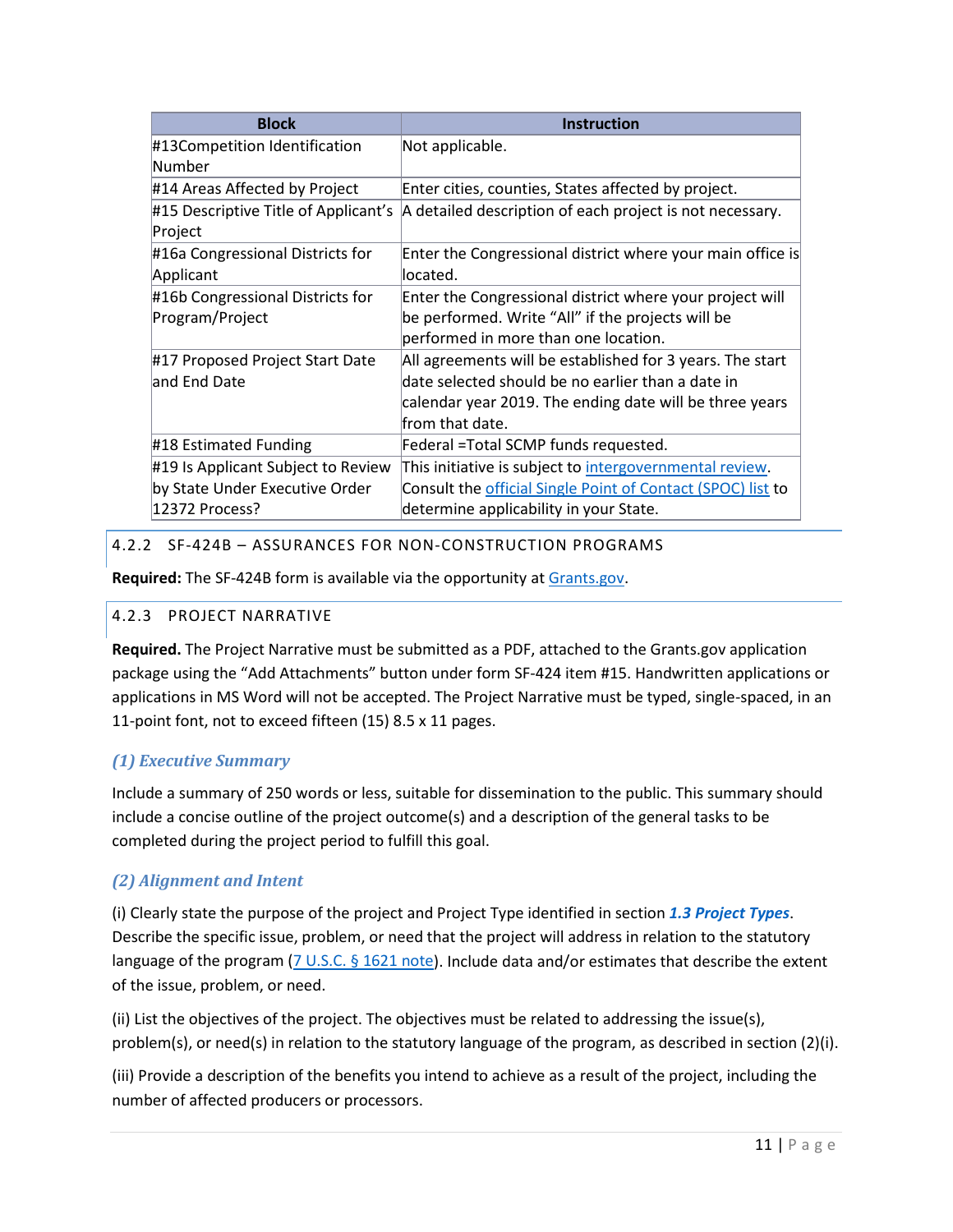# *(3) Technical Merit*

(i) Provide a Work Plan that describes the activities and timeline associated with each project objective. Include the following information for each objective listed pursuant to the Alignment and Intent section above: a timeline for each activity and major output, including the anticipated date of completion; how and where the activities will take place; required resources; milestone(s) for assessing progress and success; the person(s) responsible for completing the activity, including collaborative arrangements or subcontractors; if conducting training and technical assistance, how participants will be recruited; and how you will help guide program development and delivery.

(ii) If the proposed project has been or will be submitted to another federal program for funding, provide the grant program name.

(iii) If the proposed project builds on work previously funded by a federal program, including AMS grant [programs,](https://www.ams.usda.gov/services/grants) provide the year and grant program name and describe how the proposed project, if funded, would not duplicate work previously funded by the federal government.

## *(4) Achievability*

(i) Provide at least one distinct, quantifiable, measurable project outcome and associated indicator. If the outcome measures are long-term and occur after the project's completion, identify an intermediate outcome that occurs during the term of the grant, and is expected to help lead to the fulfillment of long-term outcomes. Please refer to the [SCBGP Evaluation Plan](http://www.ams.usda.gov/sites/default/files/media/SCBGP%20FY15%20PerformanceFINAL_10272015.pdf) for more information.

(ii) For each completed outcome indicator, describe how you derived the numbers, how you intend to measure and achieve each relevant outcome and indicator, and any potential challenges to achieving the estimated targets and action steps for addressing them.

(iii) Describe how you will disseminate the project results (positive and negative) to similar organizations, stakeholders, and others that may be interested in the project results or implementing a similar project.

## *(5) Expertise and Partners*

(i) List key staff, including personnel and external project partners and collaborators that comprise the Project Team, their roles, and their relevant experience and past successes in developing and operating projects similar to this project. Ensure that you have included Letters of Commitment from Multi-State partner and collaborator organizations to support the information.

(ii) Describe your management plan for coordinating, communicating, and sharing data and reports among members of the Project Team and stakeholder groups, both internally to personnel and externally to partners and collaborators.

(iii) Describe how the project, and its partnerships and collaborations, will be sustained beyond the project's period of performance (without grant funds).

## 4.2.4 FISCAL PLAN AND RESOURCES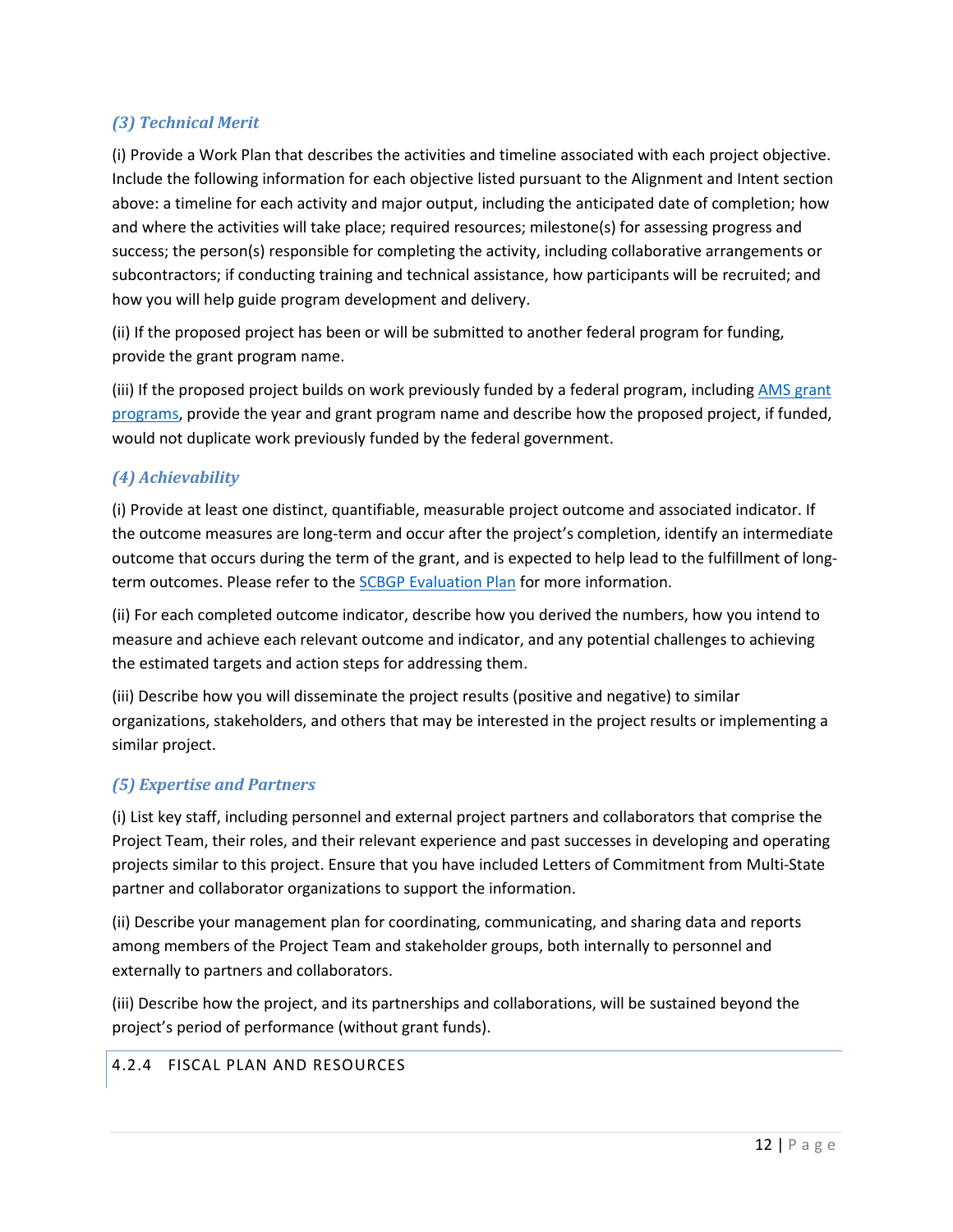**Required:** The Fiscal Plan and Resources includes the Budget Spreadsheet and Budget Narrative. The Budget Spreadsheet must show the relevant expenditure categories in the far-left column. Relevant cost categories include:

- Personnel
- Fringe Benefits
- Travel
- Special Purpose Equipment
- Supplies
- Contracts/Consultants
- Indirect Costs
- Program Income
- Other

Proceeding across the page, there must be a column showing the dollar amount of funds requested. Provide separate Year 1, Year 2, Year 3, and cumulative budgets.

The Budget Narrative must break-down and explain how the dollar amounts for each category shown on the Budget Spreadsheet were derived and what they cover. See section *[4.5](#page-14-2) [Funding Restrictions](#page-14-2)* for a full listing of allowable and unallowable costs.

## **The Fiscal Plan and Resources do not count toward the 15-page Project Narrative maximum.**

## 4.2.5 PERSONNEL QUALIFICATIONS

**Required:** Provide a one- to two-page resume or summary of relevant experience and/or qualifications of the principal investigator(s) and for each of the other major project participants. *Longer resumes will be disregarded*.

## 4.2.6 LETTERS OF COMMITMENT FROM PARTNERS AND COLLABORATORS

**Required**: Applicants must provide letters of commitment (in MS Word or PDF) from all project partners and collaborators. More information on partners and collaborators can be found in section *3[.0](#page-8-2) [Partners](#page-8-2)  [and Collaborators.](#page-8-2)* The letter must state the partner or collaborator agrees to the project management plan presented in the Project Narrative. Emails will not be accepted. The Letter of Commitment must include the following:

- Project applicant
- Project title
- A short introduction describing the partnering organization's mission and its interest in SCMP development
- What the organization commits to participating in and supporting
- The time period of the partnership
- Roles of the participating individuals, as applicable, and any individual time commitment
- A statement that these individuals and the organization agree to abide by the management plan contained in the application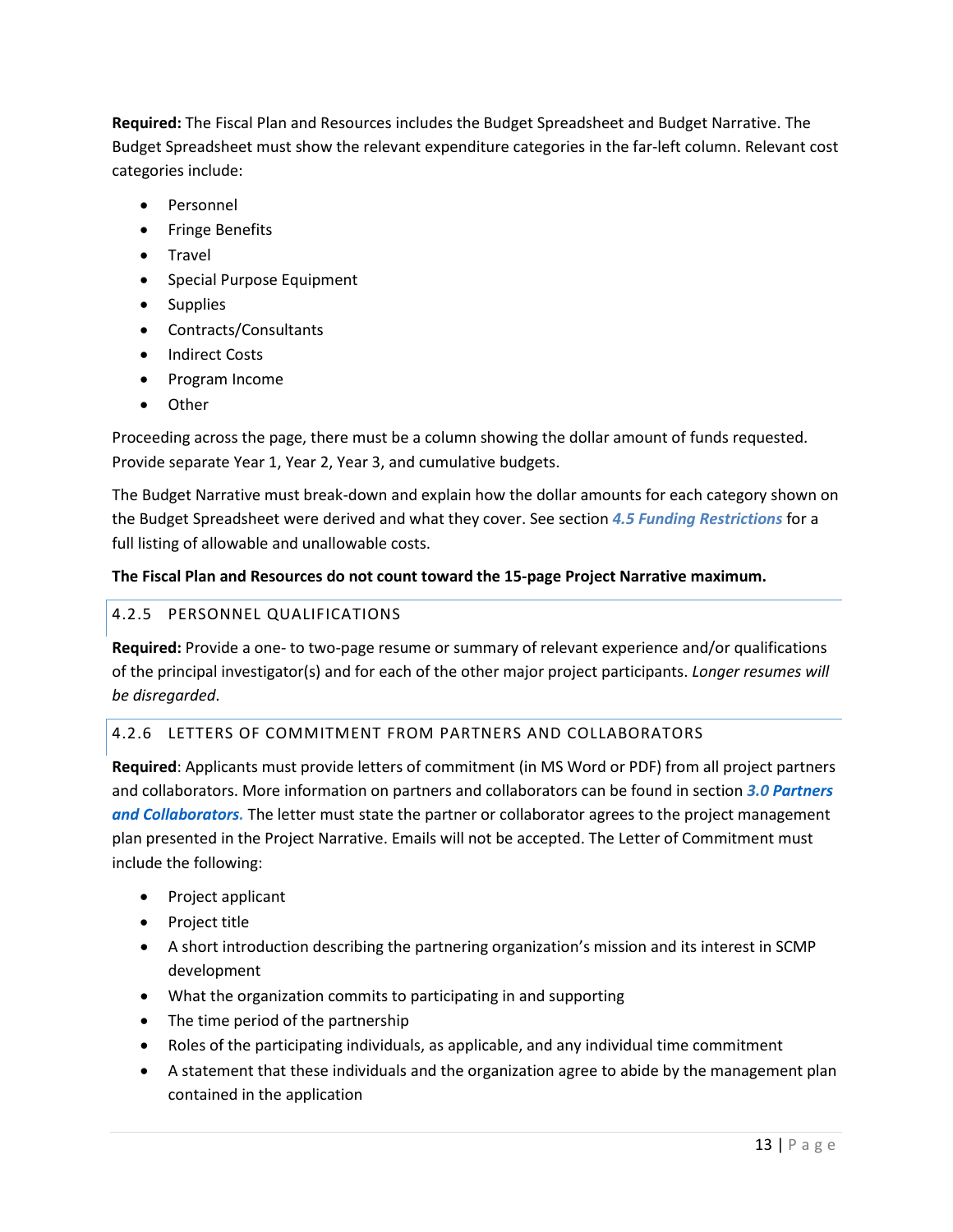Submit *Letters of Commitment* on letterhead and address them to the applicant (i.e., Project Director). Clearly indicate at the top of the documents that they are **LETTERS OF COMMITMENT**. Letters must accompany the proposal at the time of application. Unsigned letters will not be accepted.

**PLEASE NOTE**: SCMP does not require Congressional letters of support and such letters do not carry additional weight during the evaluation process.

# 4.2.7 FORM AD-3030, REPRESENTATIONS REGARDING FELONY CONVICTION AND TAX DELINQUENT STATUS FOR CORPORATE APPLICANTS

**Required if the applicant is a corporation.** A corporation includes, but is not limited to, any entity that has filed articles of incorporation in one of the 50 States, the District of Columbia, or the U.S. territories. Corporations can include both for-profit and non-profit entities. AD-3030 is a self-certification form. It is the applicant's responsibility to determine if the AD-3030 needs to be completed and submitted. The applicant must submit the version of the form in Grants.gov. This requirement does not apply to State departments of agriculture, but it may apply to State universities and State colleges. Most information blocks on the required form are self-explanatory; however, AMS is providing further clarification below.

| <b>Block</b>                                                                        | <b>Instructions</b>                                                                                                                                                                                                                                                                                                                  |
|-------------------------------------------------------------------------------------|--------------------------------------------------------------------------------------------------------------------------------------------------------------------------------------------------------------------------------------------------------------------------------------------------------------------------------------|
| #1 Applicant's Name                                                                 | Enter the name of the individual or authorized<br>representative-AOR who is submitting the application<br>on behalf of the applicant organization.                                                                                                                                                                                   |
| #2 Applicant's Address                                                              | Enter the address of the applicant organization.                                                                                                                                                                                                                                                                                     |
| #3 Tax ID No.                                                                       | Enter the last four digits of the applicant organization's<br><b>Tax Identification Number.</b>                                                                                                                                                                                                                                      |
|                                                                                     | Address these questions by checking the Yes or No<br>boxes.                                                                                                                                                                                                                                                                          |
|                                                                                     | For question 4B, see below for what is meant by "acting"<br>lon behalf" of.                                                                                                                                                                                                                                                          |
| #4A, 4B, 4C Questions<br>#5A Applicant's Signature (By)                             | If the action of the official or agent resulted in a benefit<br>to the corporation, then the official or agent was<br>"acting on behalf" of the corporation. If the action of<br>the official or agent resulted in a benefit to the official<br>or agent, then the official or agent was not acting on<br>behalf of the corporation. |
|                                                                                     | The individual or authorized representative who is<br>submitting the application on behalf of the applicant<br>organization must sign the form.                                                                                                                                                                                      |
| #5B Title/Relationship of the Individual if<br>Signing in a Representative Capacity | Enter the title of the individual or authorized<br>representative who is submitting the application on<br>behalf of the applicant organization.                                                                                                                                                                                      |
| #5C Date Signed                                                                     | Date the form.                                                                                                                                                                                                                                                                                                                       |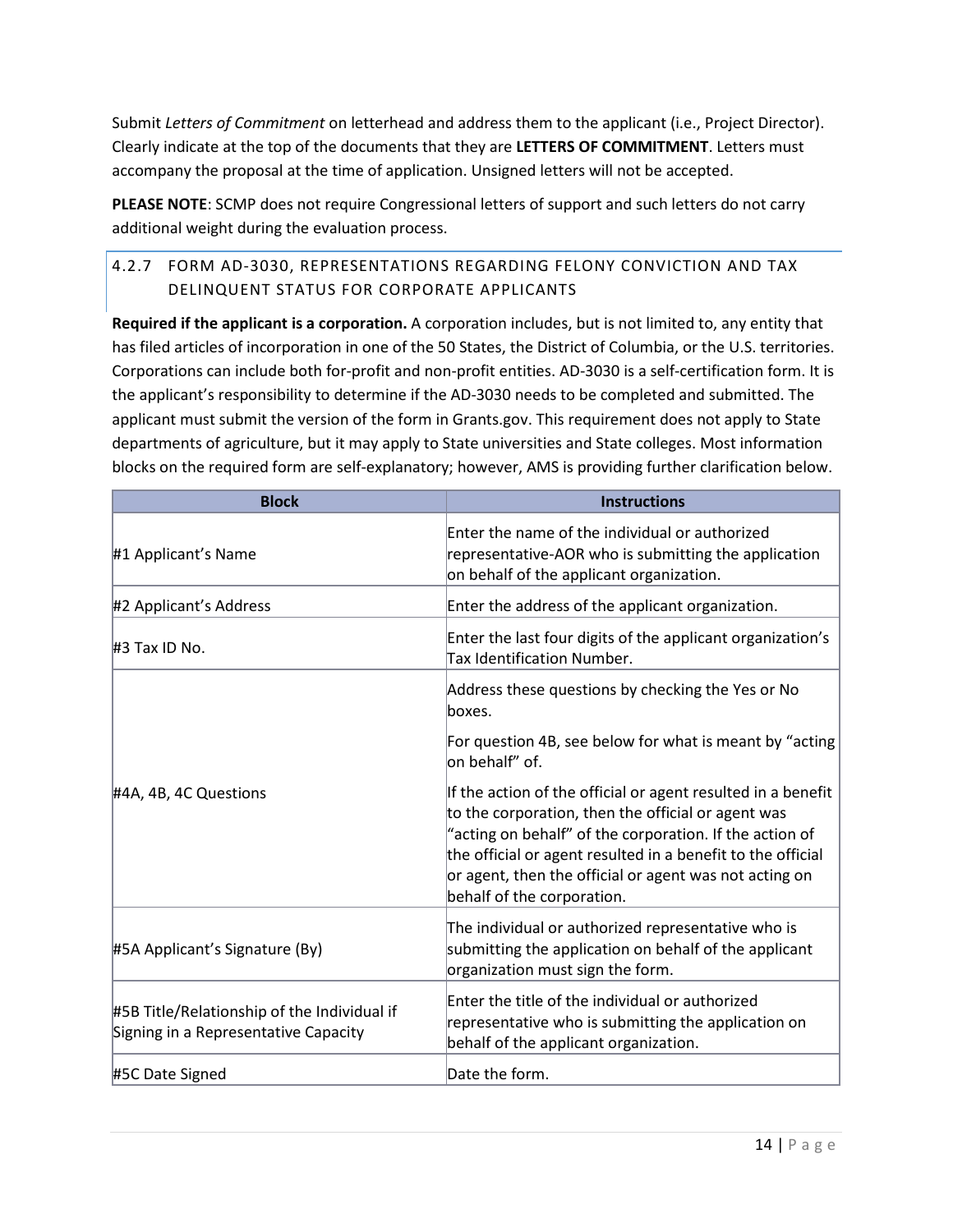# 4.2.8 FORM AD-3031, ASSURANCE REGARDING FELONY CONVICTION OR TAX DELINQUENT STATUS FOR CORPORATE APPLICANTS

**Required if the applicant is a corporation.** A corporation includes, but is not limited to, any entity that has filed articles of incorporation in one of the 50 States, the District of Columbia, or the U.S. territories. Corporations can include both for-profit and non-profit entities.

The applicant must submit the fillable PDF version of the form in Grants.gov. AD-3031 is a selfcertification form. It is the applicant's responsibility to determine if the AD-3031 needs to be completed and submitted.

## 4.2.9 NEGOTIATED INDIRECT COST RATE AGREEMENT (NICRA)

**Required if the applicant has a Negotiated Indirect Cost Rate Agreement (NICRA)**. Refer to section *[4.5.1](#page-14-3) [Indirect Costs](#page-14-3)* for more information. The NICRA must be in PDF format **and** attached to the Grants.gov application package using the "Add Attachments" button under SF-424 item #15.

## <span id="page-14-0"></span>4.3 SUBMISSION DATE AND TIME

Applications must be submitted electronically through Grants.gov. Ensure that all components of the application are complete before submission. Allow enough time for the application process, as it may take more than one attempt before your application is successfully submitted. AMS encourages you to submit your application at least **two (2) weeks** prior to the application deadline to ensure all certifications and registrations are met.

## 4.3.1 APPLICATIONS TO PARTICIPATION STATES

The deadline for entities residing in Participating States to submit applications to Participating States is 5:00 pm Eastern Time September 1, 2019.

### 4.3.2 APPLICATIONS TO AMS

Applications submitted directly to AMS must be submitted and validated through Grants.gov by 11:59 pm Eastern Time on October 1, 2019. See [AMS' Policy on Late Applications.](https://www.ams.usda.gov/sites/default/files/media/AMSPolicyonConsiderationofLateNonresponsiveApplications.pdf)

### <span id="page-14-1"></span>4.4 INTERGOVERNMENTAL REVIEW

SCMP is subject to [Executive Order 12372, "Intergovernmental Review of Federal Programs."](http://www.whitehouse.gov/omb/grants_spoc) Refer to [https://www.whitehouse.gov/omb/grants\\_spoc.](https://www.whitehouse.gov/omb/grants_spoc)

### <span id="page-14-2"></span>4.5 FUNDING RESTRICTIONS

### <span id="page-14-3"></span>4.5.1 INDIRECT COSTS

Administration costs are defined as indirect costs and are limited to eight **(8) percent** of the total Federal funds provided under an award. If the applicant does not use the full eight **(8) percent** of indirect costs, its partners may claim the remaining portion of these costs.

## 4.5.2 ALLOWABLE AND UNALLOWABLE COSTS AND ACTIVITIES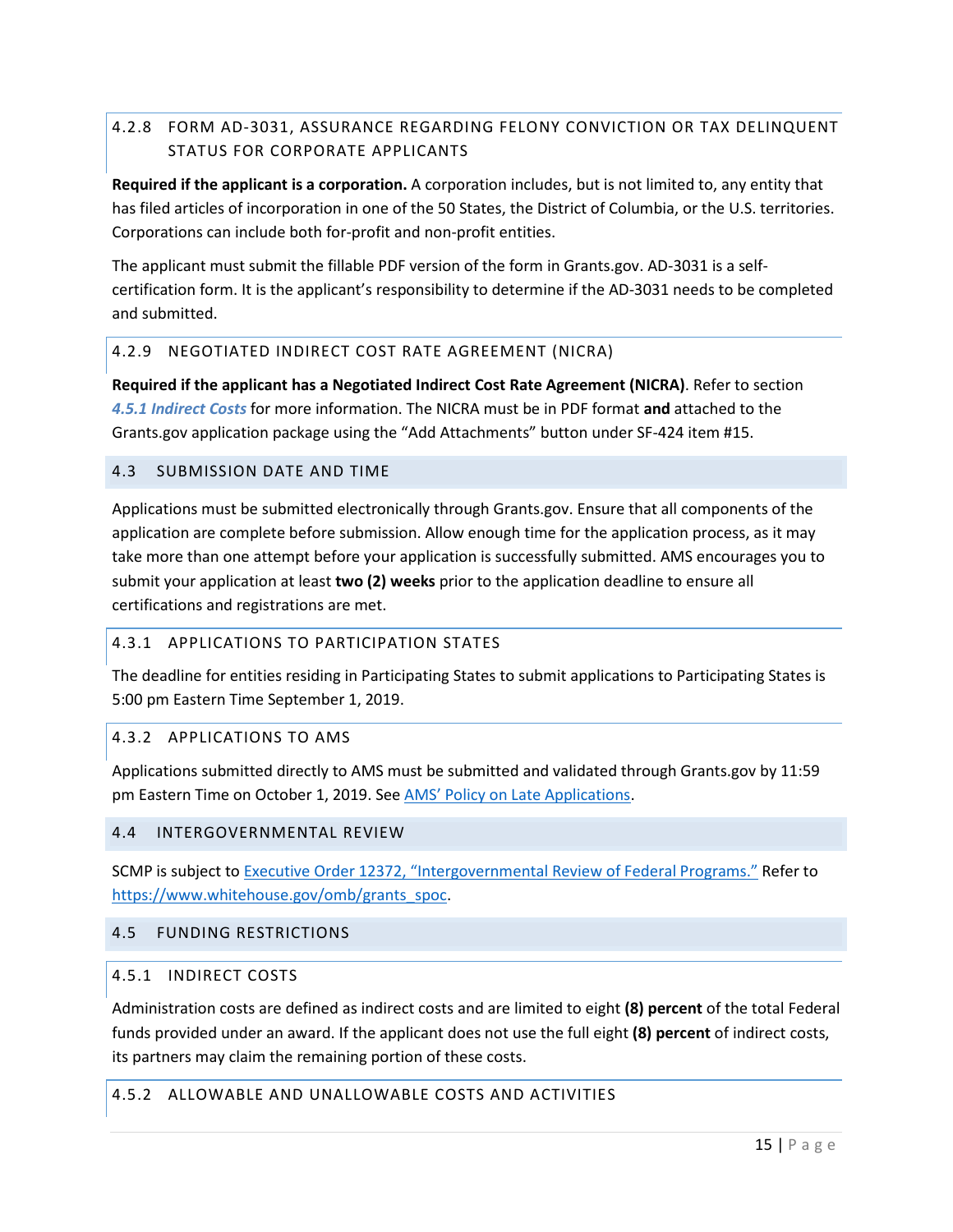All AMS awards are subject to the terms and conditions, cost principles, and other considerations described in the *[AMS General Terms and Conditions](https://www.ams.usda.gov/sites/default/files/media/AMSGrantsTermsandConditions.pdf)*.

# 4.5.3 SUPPLANTING

Funds must supplement the expenditure of State funds in support of specialty crops grown in that State, rather than replace State funds. Additionally, Federal funding may not replace State funding that is required under 7 U.S.C. § [1621\(d\)\(3\).](http://uscode.house.gov/view.xhtml?req=(title:7%20section:1621%20edition:prelim)%20OR%20(granuleid:USC-prelim-title7-section1621)&f=treesort&edition=prelim&num=0&jumpTo=true) In instances where a question of supplanting arises, the applicant or recipient will be required to substantiate that the reduction in non-Federal resources occurred for reasons other than the receipt or expected receipt of Federal funds.

**General Supplanting Definition**. A State organization reduces State funds for an activity specifically because Federal funds are available (or expected to be available) to fund that same activity.

• Example: State funds are appropriated for a stated purpose and Federal funds are awarded for that same purpose. (If a State has \$50.00 budgeted for a specialty crop program and the Federal government awards a \$100.00 grant for the same specialty crop program, the total project must expend \$150.00 – the State cannot remove the original \$50.00 and use it for something else).

# <span id="page-15-0"></span>4.6 GRANTS.GOV APPLICATION SUBMISSION AND RECEIPT PROCEDURES AND REQUIREMENTS

## 4.6.1 HOW TO REGISTER TO APPLY THROUGH GRANTS.GOV

The registration process can take **up to four weeks** to complete. Therefore, when completing your registration, allow sufficient time to ensure that you are able to meet required application submission deadlines.

If individual applicants are eligible to apply for this grant funding opportunity, refer to: [https://www.grants.gov/web/grants/applicants/registration.html.](https://www.grants.gov/web/grants/applicants/registration.html) Organization applicants can find complete instructions here:

<https://www.grants.gov/web/grants/applicants/organization-registration.html>

- 1) *Obtain a DUNS Number*: All entities applying for funding, including renewal funding, must have a [Data Universal Numbering System \(DUNS\) number](https://fedgov.dnb.com/webform) from Dun & Bradstreet. Applicants must enter the DUNS number in the data entry field labeled "Organizational DUNS" on the SF-424 form.
- 2) *Register with SAM*: In addition to having a DUNS number, organizations applying online through Grants.gov must register with th[e System for Award Management \(SAM\).](https://www.sam.gov/portal/SAM/#1) All organizations must register with SAM to apply online. Failure to register with SAM will prevent your organization from applying through Grants.gov. **SAM.gov accounts must be updated annually, and your organization must have an** *active* **SAM.gov account to submit your application to Grants.gov.**
- 3) *Register with Grants.gov*: The next step in the registration process is to [create an account with](https://www.grants.gov/web/grants/register.html)  [Grants.gov.](https://www.grants.gov/web/grants/register.html) Applicants must know their organization's DUNS number to complete this process. Completing this process automatically triggers an email request for applicant roles to the organization's E-Business Point of Contact (EBiz POC) for review. The EBiz POC is a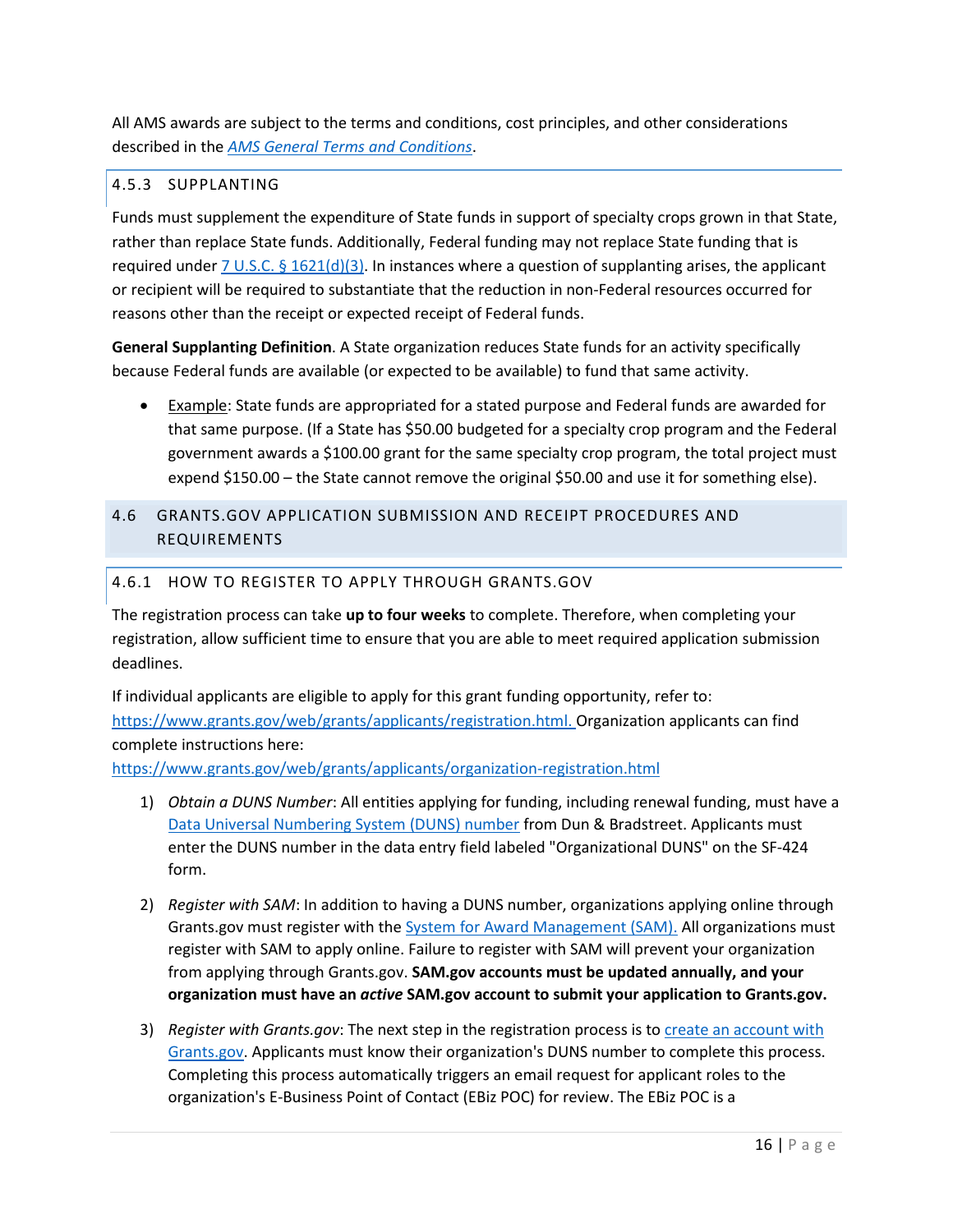representative from your organization who is the contact listed for SAM. To apply for grants on behalf of your organization, you will need to request the (AOR) role.

- 4) *Authorize Grants.gov Roles*: After creating an account on Grants.gov, the EBiz POC receives an email notifying him or her of the registration and request for roles. The EBiz POC will then log in to Grants.gov and [authorize the appropriate roles,](https://www.grants.gov/web/grants/applicants/registration/authorize-roles.html) including the AOR role, thereby giving you permission to complete and submit applications on behalf of the organization. You will be able to submit your application online any time after you have been approved as an AOR.
- 5) *Track Role Status*: After registering with Grants.gov and authorizing the applicant AOR, Grants.gov allows you [to track your status.](https://www.grants.gov/web/grants/applicants/registration/track-role-status.html)

b. *Electronic Signature*: When applications are submitted through Grants.gov, the name of the organization's AOR who submitted the application is inserted into the signature line of the application, serving as the electronic signature. The EBiz POC **must** authorize individuals who are able to make legally binding commitments on behalf of the organization as an AOR; **this step is often missed and it is crucial for valid and timely submissions.**

# 4.6.2 HOW TO SUBMIT AN APPLICATION TO AMS VIA GRANTS.GOV

Applicants can apply using Grants.gov Workspace. Workspace is a shared, online environment where members of a grant team may simultaneously access and edit different webforms within an application. For each funding opportunity announcement, an applicant creates individual instances of a workspace.

- 1) *Create a Workspace*: This allows you to complete your Workspace online and route it through your organization for review before submitting.
- 2) *Complete a Workspace*: This allows you to add participants to the workspace, complete all the required forms, and check for errors before submission.
	- a. *Adobe Reader*: If you decide not to apply by filling out webforms, you can download individual PDF forms in Workspace so that they will appear similar to other Standard or AMS forms. The individual PDF forms can be downloaded and saved to your local device storage, network drive(s), or external drives, and then accessed through Adobe Reader.

NOTE: You may need to visit the [Adobe Software Compatibility page on Grants.gov](https://www.grants.gov/web/grants/applicants/adobe-software-compatibility.html) to download the appropriate version of the software.

- b. *Mandatory Fields in Forms:* Fields marked with an asterisk and a different background color are mandatory fields you must complete to successfully submit your application.
- c. *Complete SF-424 Form Fields First*: The forms are designed to fill in common required fields across other forms, such as the applicant name, address, and DUNS number. To trigger this feature, an applicant must complete the SF-424 information first. Once it is completed, the information will transfer to the other forms.
- 3) *Submit a Workspace*: Submit your application through Workspace by clicking the Sign and Submit button on the Manage Workspace page, under the Forms tab. Grants.gov recommends submitting your application package **at least 24-48 hours prior to the close date** to provide you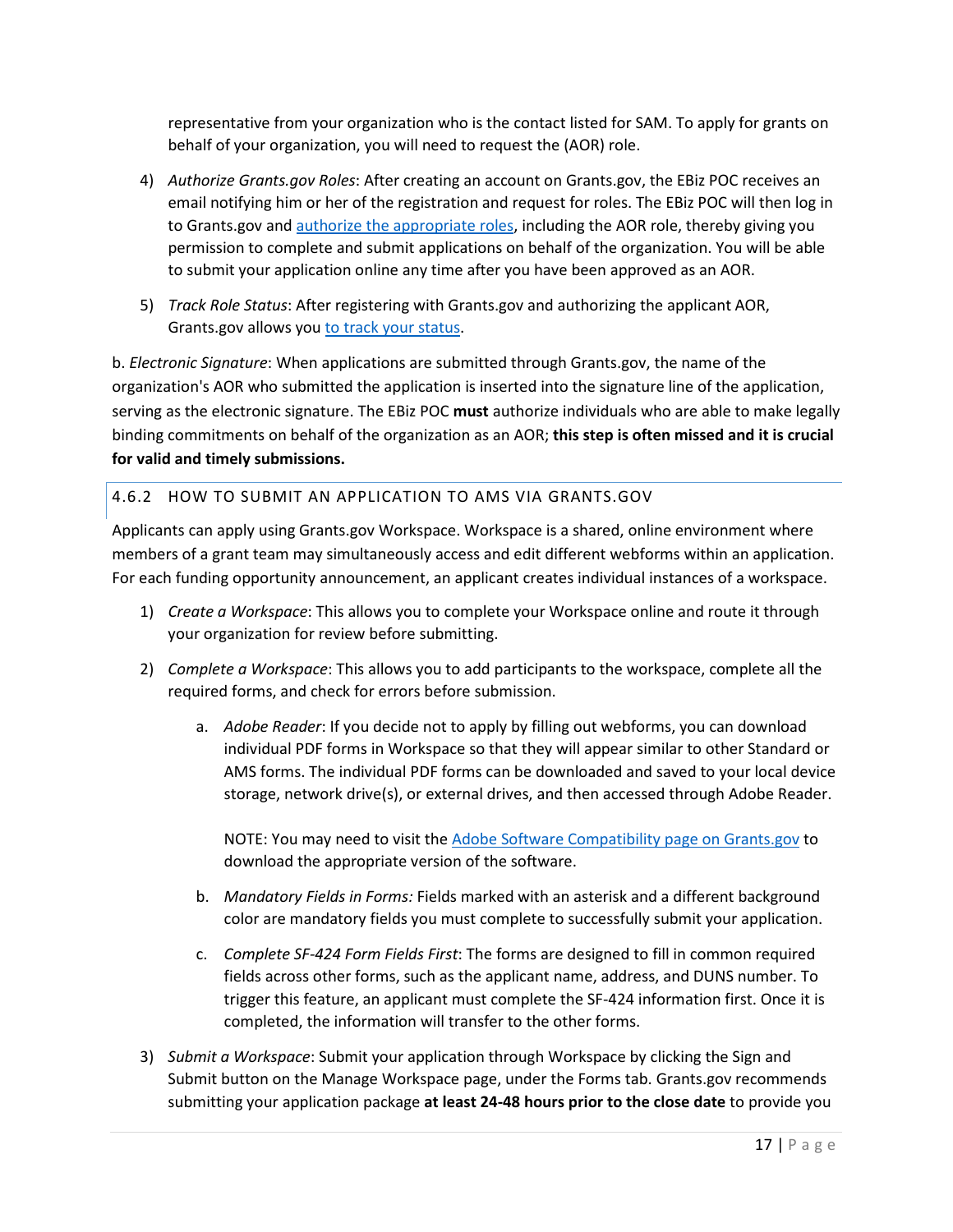with time to correct any potential technical issues that may disrupt the application submission.

SPECIAL NOTE: Grants.gov **does not** check for AMS required attachments. It is the applicant's responsibility to ensure that all required attachments listed in section *[4.2 Content and Form of](#page-9-1)  [Application Submission](#page-9-1)* are included.

4) *Track a Workspace*: After successfully submitting a workspace package, Grants.gov automatically assigns a Tracking Number (GRANTXXXXXXXX) to the package, which will be listed on the Confirmation page generated after submission.

*Applicant Support:* Grants.gov provides additiona[l training resources, including video tutorials.](https://www.grants.gov/web/grants/applicants/applicant-training.html) Applicants may also call the 24/7 toll-free support number 1-800-518-4726 or email [support@grants.gov.](mailto:support@grants.gov) Grants.gov will issue a ticket number to which you and Grants.gov can refer if the issue is not resolved. For questions related to the specific grant opportunity, contact the person identified in section *[7.0 Agency Contact](#page-21-0)*.

## 4.6.3 TIMELY RECEIPT REQUIREMENTS AND PROOF OF TIMELY SUBMISSION

All applications must be received by the due date established in section *[4.4 Submission Date and Time](#page-14-0)*. Proof of timely submission is automatically recorded by Grants.gov using an electronic date/time stamp generated when the application is successfully received by Grants.gov. The applicant AOR will then receive an acknowledgement of receipt and a tracking number (GRANTXXXXXXXX) from Grants.gov. Applicant AORs will also receive the official date/time stamp and Grants.gov Tracking number in an email serving as proof of their timely submission.

When AMS successfully retrieves the application from Grants.gov and acknowledges the download of submissions, Grants.gov will electronically acknowledge receipt of the application to the applicant AOR's email address. Again, proof of timely submission shall be the official date and time that Grants.gov receives your application.

AMS will not accept applications packages by fax, email, or postal mail. Applications received by Grants.gov after the established due date for the program will be considered late and will not be considered for funding by AMS. See [AMS' Policy on Late Applications.](https://www.ams.usda.gov/sites/default/files/media/AMSPolicyonConsiderationofLateNonresponsiveApplications.pdf)

*Special Note for Applicants with Slow Internet Connections.* Applicants using slow internet connections, such as dial-up connections, may experience significantly longer transmission times when submitting the application to Grants.gov, especially if there are large attachments contained in the upload. Grants.gov will provide either an error message or a successfully received transmission notification via email to the applicant AOR.

## 4.6.4 TIPS FOR APPLICANTS

- Register and submit applications early. **DO NOT WAIT UNTIL THE DAY OF THE APPLICATION DEADLINE**.
- Thoroughly read this RFA and follow all the instructions provided by AMS.
- Apply for the correct grant program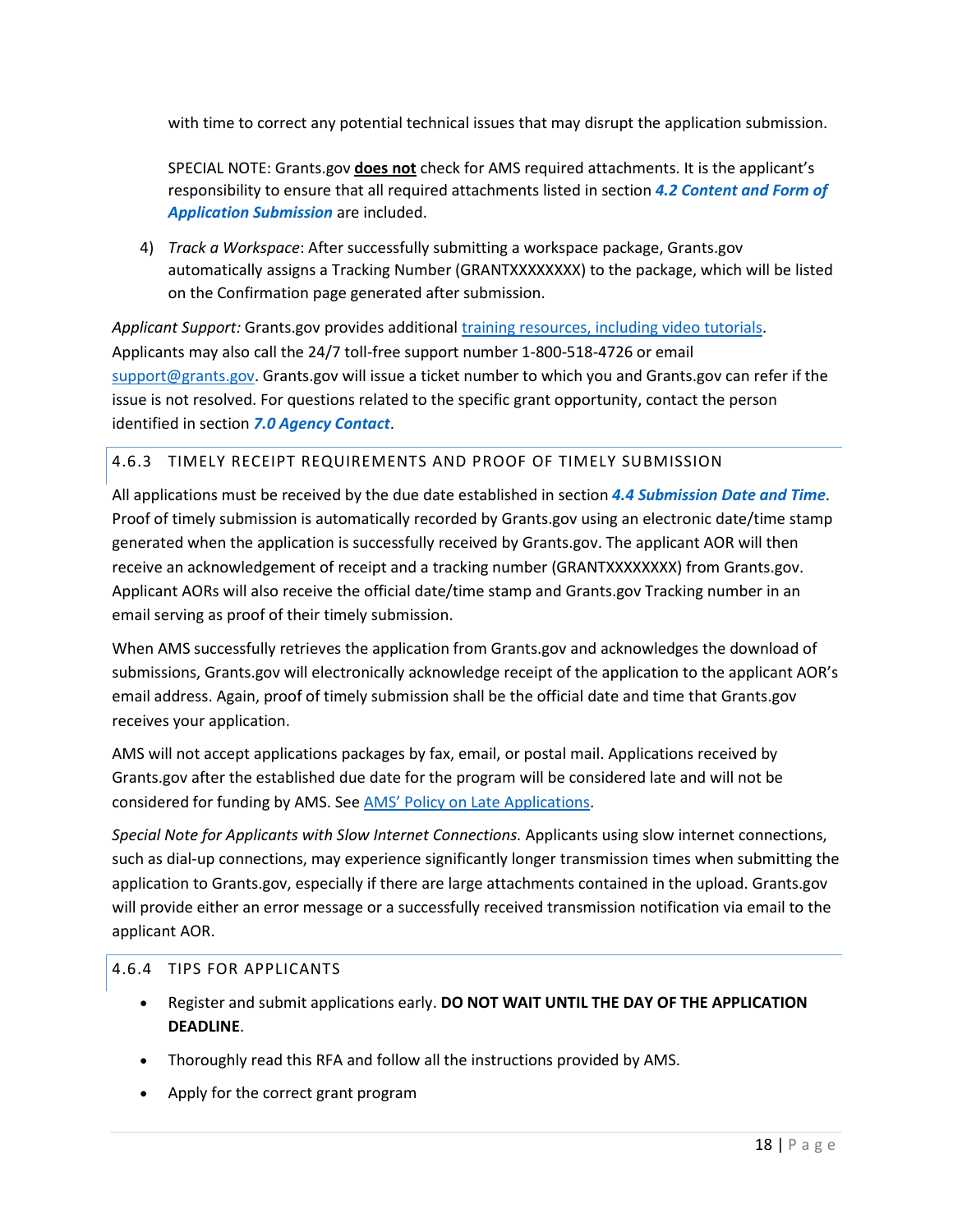- o CFDA number "**10.170**" and Funding Opportunity Number "**USDA-AMS-TM-SCMP-G-19- 0005**."
- Make sure you have the most recent copy of Adobe Reader installed on your computer and that it is compatible with [Grants.gov](http://www.grants.gov/) software. Grants.gov supports Adobe Reader version 9.0.0 and higher.
- Limit Application File Size/ File Name Characters (50 or less).
- When uploading attachments, click the "Add Attachments" button (do NOT use the "paperclip" icon in Adobe Reader)
- Do not password-protect your documents and make sure all tracked-changes are "accepted".
- Avoid Special Characters in File Names (\$, %, &, \*, Spanish "ñ", etc.).
- Input the correct DUNS number on the SF-424 cover page.
- Review the Grants.gov Applicant User and Registration Guides: <http://www.grants.gov/web/grants/applicants/applicant-faqs.html> <https://www.grants.gov/web/grants/applicants/workspace-overview.html>

# <span id="page-18-0"></span>**5.0 APPLICATION REVIEW INFORMATION**

## <span id="page-18-1"></span>5.1 PROJECT EVALUATION CRITERIA

Applications will be reviewed competitively using the following criteria and scoring:

# **Alignment and Intent 25 Points**

- 1) The extent to which the application provides a clear and concise description of the specific issue, problem, or need and objectives for the project.
- 2) The extent to which the project enhances the competitiveness of specialty crops through collaborative, multi-state projects that address the following regional or national level specialty crop issues: food safety, plant pests and disease, research, crop-specific projects addressing common issues, and marketing and promotion.
- 3) The extent to which the applicant identifies the intended beneficiaries and how they will benefit, including the number of beneficiaries.

# **Technical Merit 25 Points**

- 1) The extent to which the application presents a clear, well-conceived, and suitable overall methodology to fulfilling the goals and objectives of the proposed project.
- 2) The extent to which the application presents a realistic schedule for implementing the proposed project during the period of performance.
- 3) If the project and/or entity was previously funded, the extent to which the previous lessons learned are incorporated into the proposed project.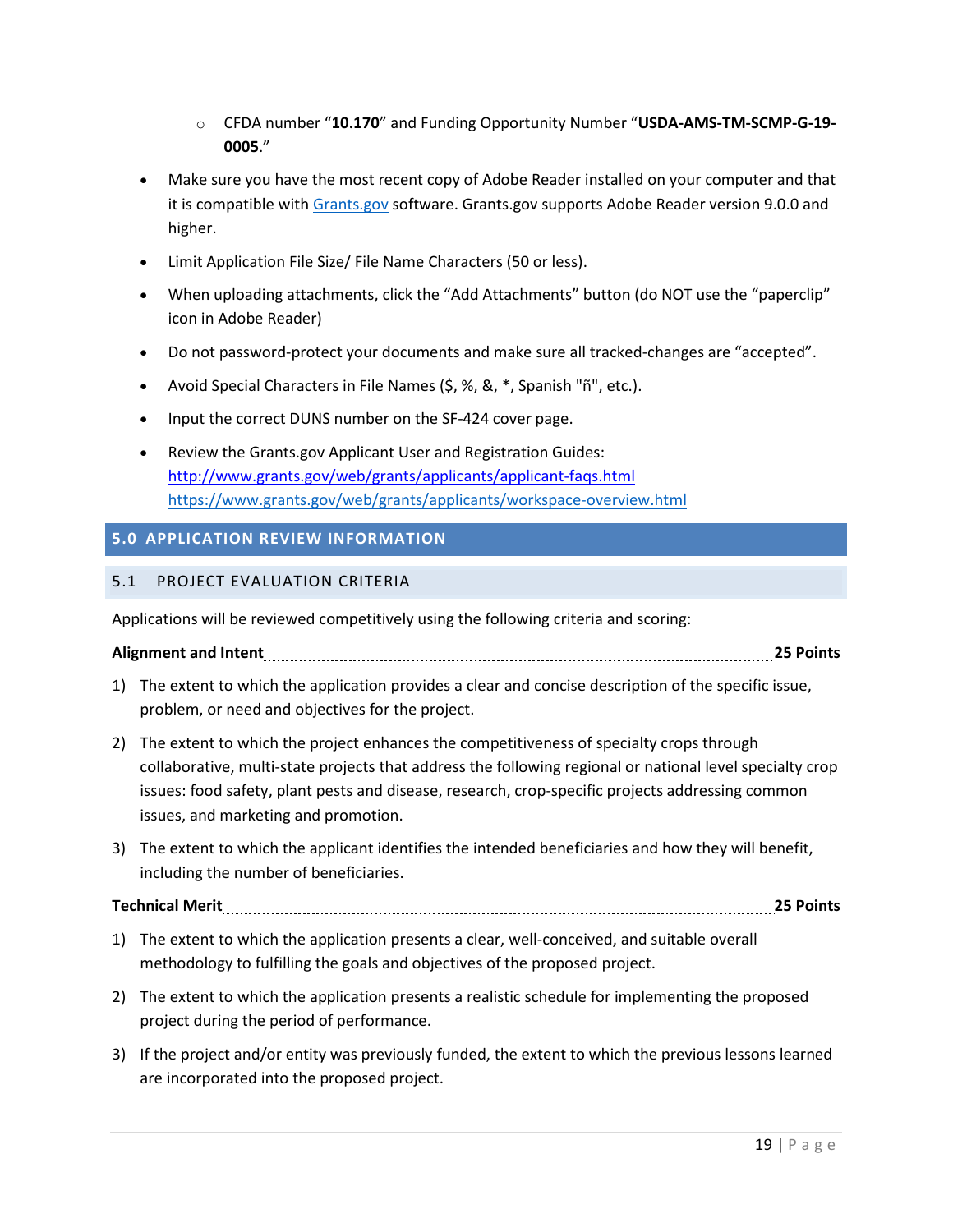| <b>Achievabilit</b> |  |
|---------------------|--|
|---------------------|--|

- 1) The extent to which the Outcomes and Indicator(s) are feasible for the scale and scope of the project including:
	- a. How indicator numbers were derived, with a clear means to collect feedback to evaluate and achieve each relevant Outcome indicator; and
	- b. The anticipated key factors that are predicted to contribute to and restrict progress toward the applicable indicators, including action steps for addressing identified restricting factors.
- 2) The extent to which the proposed project can be easily adaptable to other regions, communities, and/or agricultural systems.
- 3) The extent to which the applicant provides a comprehensive plan to disseminate the project's results (both positive and negative) electronically and in person to target audiences, stakeholders, and interested parties.

# **Expertise and Partners 25 Points**

- 1) The extent to which the proposed project represents a substantial, effective, and diverse array of relevant partnerships and collaborations to accomplish the project's goals and objectives and meet the needs of the intended beneficiaries, including:
	- a. Commitment from the key staff, demonstrated through Letters of Commitment from partner and collaborator organizations;
	- b. The key staff who will be responsible for managing the projects and the names and titles of the individuals who comprise the Project Team; and
	- c. The expertise and experience of the Project Team necessary to successfully manage and implement the proposed project.
- 2) The extent to which the application describes plans for coordination, communication, data sharing, and reporting among members of the Project Team and stakeholder groups, both internal applicant personnel and external partners and collaborators.
- 3) The extent to which the application describes how the project, and its partnerships and collaborations, will be sustained beyond the project's period of performance (without grant funds).

## **Fiscal Plan and Resources 10 Points**

- 1) The extent to which the application budget narrative/justification provides a clear, detailed, narrative description for each budget line item including:
	- a. Budget is consistent with the size and scope of the project; and
	- b. Budget relates logically to the narrative describing the project.
- 2) The extent to which the application provides evidence that critical resources and infrastructure that are necessary for the initiation and completion of the proposed project are currently in place.

## <span id="page-19-0"></span>5.2 REVIEW AND SELECTION PROCESS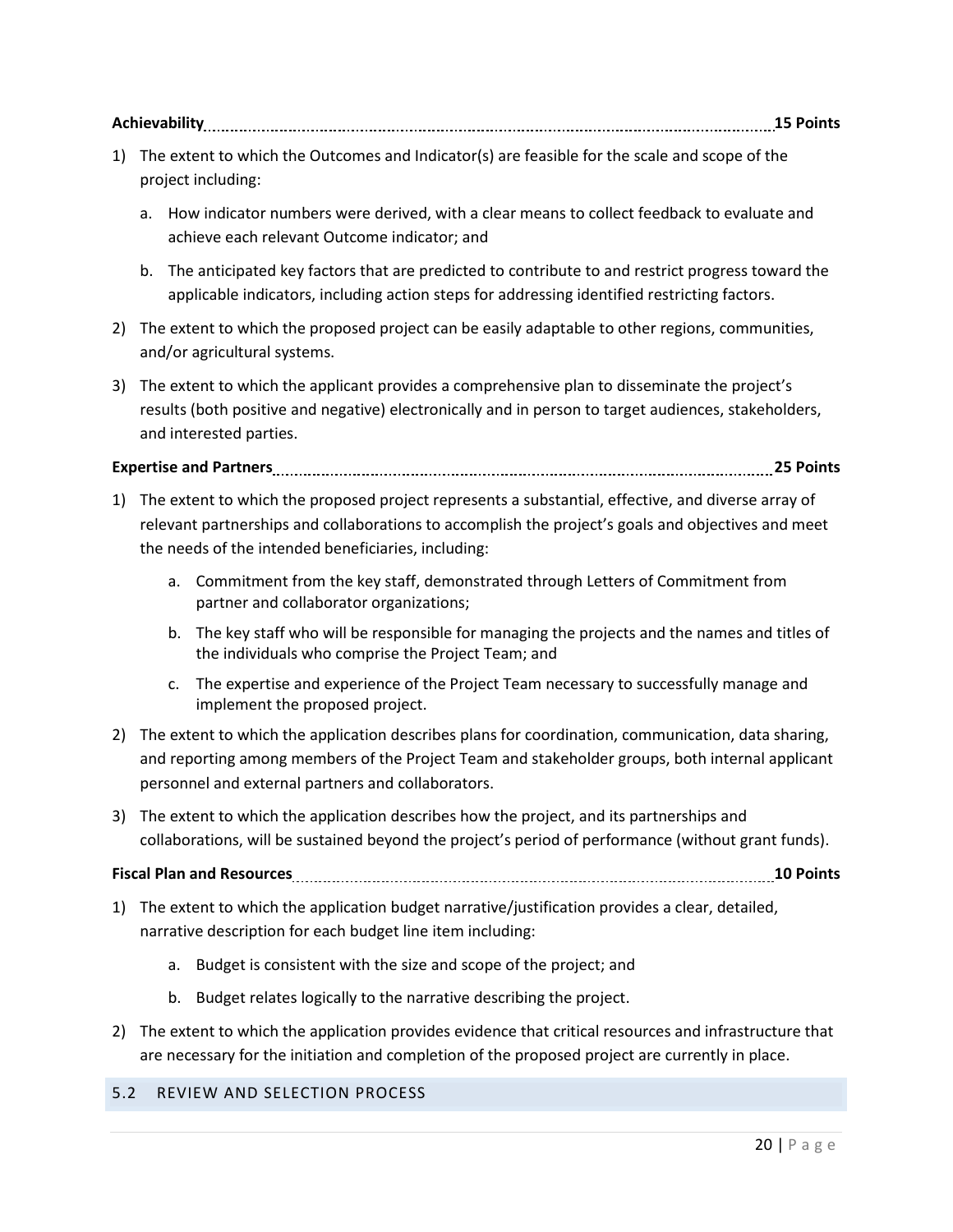### *Step 1: Initial Qualification Screening*

To meet the basic eligibility requirements, applications must be responsive to the RFA. Please see AMS' [Non-Responsive Application Policy f](https://www.ams.usda.gov/sites/default/files/media/AMSPolicyonConsiderationofLateNonresponsiveApplications.pdf)or more information.

#### *Step 2: Technical Review*

Each application is evaluated by a panel of peer reviewers. AMS will make every attempt to match reviewers with applications in their areas of expertise. Each reviewer signs a conflict of interest and confidentiality agreement regarding any assigned proposals. The peer review panels evaluate their assigned proposals using instructions prepared by AMS officials. Individual reviewers confer with other team members to derive a consensus score. The consensus review serves as the basis for awarding and allocating grant funds and focuses on strengths and weaknesses of each proposal.

#### *Step 3: Administrative Review*

AMS will conduct a final administrative evaluation of each review panel's top rankings and recommendations. In addition to the rank and scores, AMS reviews each application to ensure that potential recommended projects align with the scope, allowability of budget items, available funding, geographic diversity, and USDA priorities. AMS staff will work with top-ranked applicants to negotiate any revisions if necessary and possible. AMS will also assess an organization's ability to account for the use of Federal funds and monitor the performance associated with these monies using the guidance provided by 2 CFR  $\S$  205(c).

## <span id="page-20-0"></span>**6.0 AWARD ADMINISTRATION INFORMATION**

### <span id="page-20-1"></span>6.1 AWARD NOTICES

Upon announcement of the Federal awards, AMS will prepare and send a Notice of Award and Grant Agreement to each recipient for signature by the appropriate official. Grant Agreements consist of a 1 page Agreement Face Sheet (AMS-33) that will be signed by AMS and the AOR.

The Notice of Award and Grant Agreement (AMS-33) will provide pertinent instructions and information including, at a minimum, the information described in 2 CFR § [200.210](https://www.ecfr.gov/cgi-bin/text-idx?SID=70b44cfc44976f4a7742464f7cfbb37e&mc=true&node=se2.1.200_1210&rgn=div8) and a reference to the *[AMS](https://www.ams.usda.gov/sites/default/files/media/AMSGrantsTermsandConditions.pdf)  [General Terms and Conditions](https://www.ams.usda.gov/sites/default/files/media/AMSGrantsTermsandConditions.pdf)*.

## <span id="page-20-2"></span>6.2 UNSUCCESSFUL PROPOSALS

Unsuccessful applicants will be contacted by AMS via email as soon as possible after the awards are announced to inform them of the results. AMS will email unsuccessful applicants anonymous review panel consensus comments regarding their proposal as feedback.

#### <span id="page-20-3"></span>6.3 ADMINISTRATIVE AND NATIONAL POLICY REQUIREMENTS

As part of the Notice of Award and Grant Agreement, all AMS recipients must abide by the AMS General [Terms and Conditions,](https://www.ams.usda.gov/sites/default/files/media/AMSGrantsTermsandConditions.pdf) which reference applicable *Administrative and National Policy Requirements*.

### <span id="page-20-4"></span>6.4 REPORTING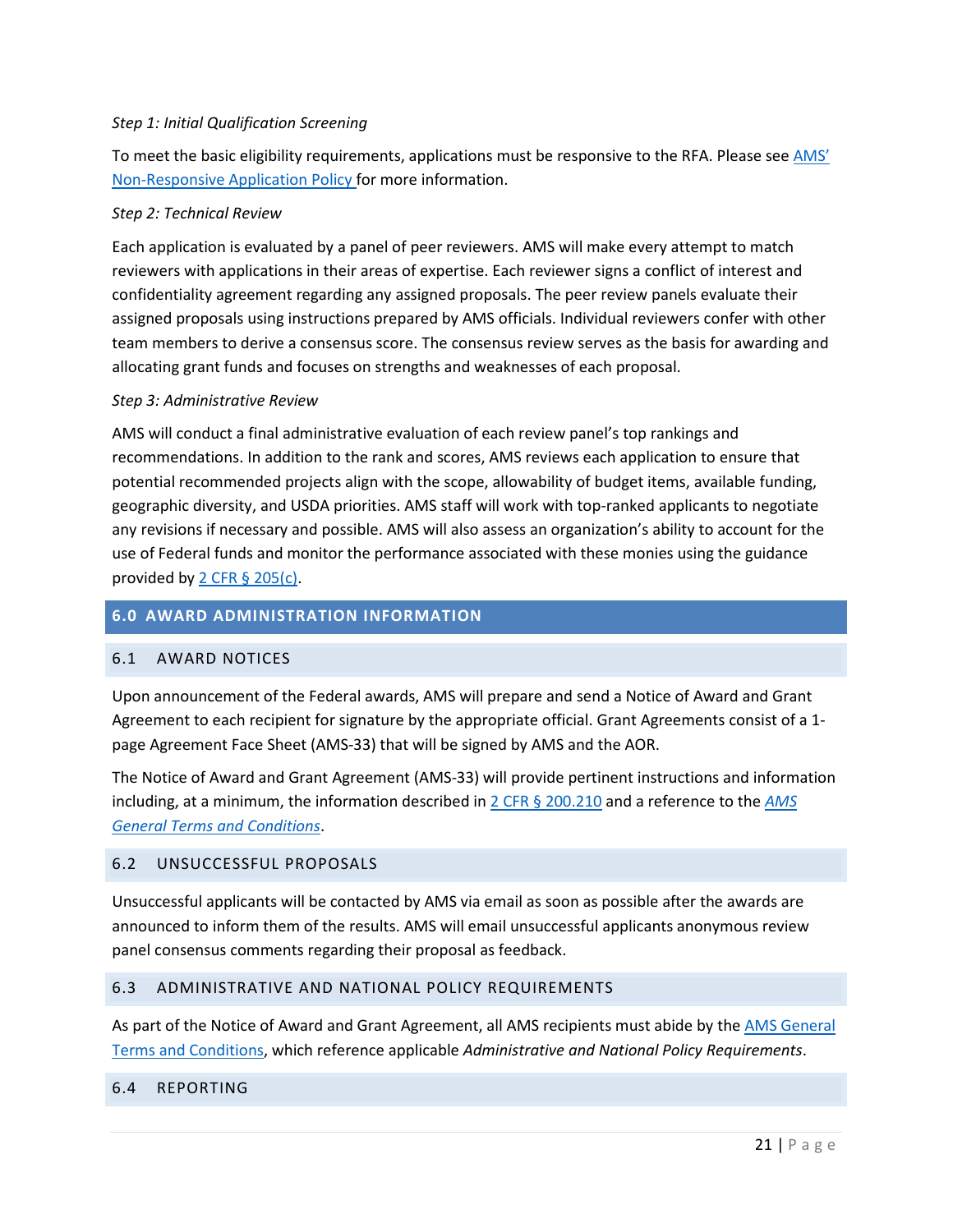Reporting and award closeout requirements are included in the [AMS General Terms and Conditions.](https://www.ams.usda.gov/sites/default/files/media/AMSGrantsTermsandConditions.pdf) If there are any program or award-specific award terms, those will be identified in the award.

## <span id="page-21-0"></span>**7.0 AGENCY CONTACT**

Applicants and other interested parties are encouraged to contact:

#### <span id="page-21-1"></span>7.1 TEAM LEAD

#### **Mr. Martin "RO" Rosier**

Phone: (202) 260-8449 E-Mail: [Martin.Rosier@ams.usda.gov](mailto:Martin.Rosier@ams.usda.gov)

#### <span id="page-21-2"></span>7.2 ADDRESS

**Specialty Crop Multi-State Program** USDA, Agricultural Marketing Service 1400 Independence Avenue, SW Stop 0267 Room 4534 South Building Washington, DC 20250-0269 <https://www.ams.usda.gov/services/grants/scmp>

#### <span id="page-21-3"></span>7.3 GRANTS.GOV QUESTIONS

All questions regarding Grants.gov technical assistance must be directed to Grants.gov's Applicant [Support.](http://www.grants.gov/web/grants/support.html)

### <span id="page-21-4"></span>**8.0 OTHER INFORMATION**

### <span id="page-21-5"></span>8.1 EQUAL OPPORTUNITY STATEMENT

USDA is an equal opportunity provider, employer, and lender.

### <span id="page-21-6"></span>8.2 FREEDOM OF INFORMATION ACT REQUESTS

The Freedom of Information Act (FOIA) of 1966 [\(5 U.S.C. 552\)](http://www.foia.gov/) and the Privacy Act of 1974 (5 U.S.C. [552a\)](http://www.justice.gov/opcl/privstat.htm), as implemented by USDA's regulations [\(7 CFR part 1, Subpart A\)](http://www.ecfr.gov/cgi-bin/text-idx?SID=cd2e221e18c58a2489413496f0129287&mc=true&node=pt7.1.1&rgn=div5#sp7.1.1.a), govern the release or withholding of information to the public in connection with this Federal award. The release of information under these laws and regulations applies only to records held by AMS and imposes no requirement on the recipient or any subrecipient to permit or deny public access to its records.

FOIA requests for records relating to this Federal award may be directed to:

USDA, Agricultural Marketing Service FOIA/PA Officer Room 3943-S, Mail Stop 0202 1400 Independence Ave., SW